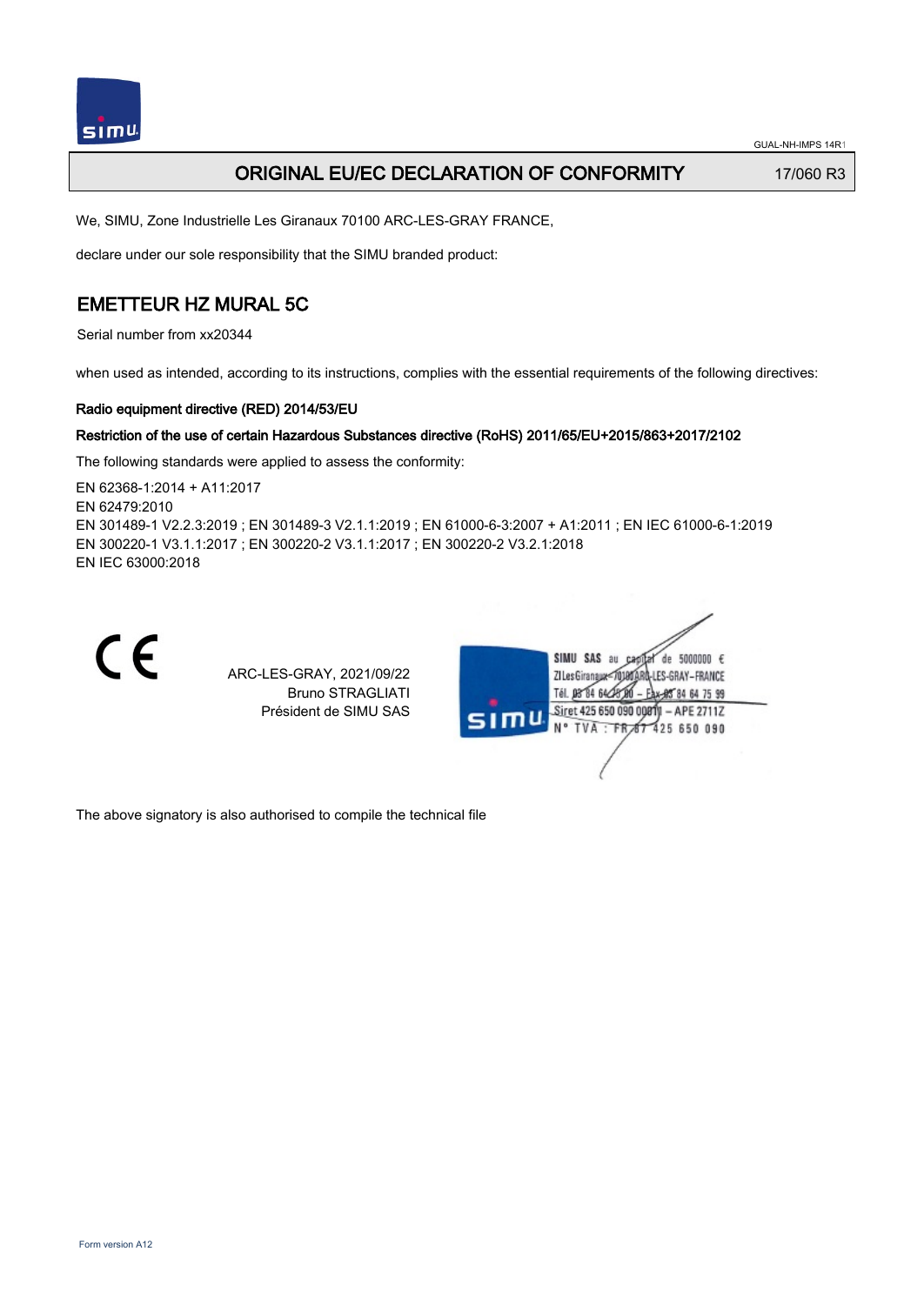

## ORIGINAL EU/EC DECLARATION OF CONFORMITY DECLARATION EU/CE DE CONFORMITE ORIGINALE

17/060 R3

We, SIMU, Zone Industrielle Les Giranaux 70100 ARC-LES-GRAY FRANCE, Nous,

declare under our sole responsibility that the SIMU branded product: declarons sous notre seule responsabilité que le produit de marque SIMU

# EMETTEUR HZ MURAL 5C

Serial number from xx20344 Numéro de série à partir de

when used as intended, according to its instructions, complies with the essential requirements of the following directives: utilisé, selon l'usage prévu, comme décrit dans son manuel d'utilisation, est conforme aux exigences essentielles des directives suivantes

### Radio equipment directive (RED) 2014/53/EU

Directive sur les équipements radio 2014/53/EU

### Restriction of the use of certain Hazardous Substances directive (RoHS) 2011/65/EU+2015/863+2017/2102

Directive RoHS 2011/65/EU+2015/863+2017/2102

The following standards were applied to assess the conformity: Les normes de référence suivantes ont été appliquées pour évaluer la conformité

EN 62368‑1:2014 + A11:2017 EN 62479:2010 EN 301489‑1 V2.2.3:2019 ; EN 301489‑3 V2.1.1:2019 ; EN 61000‑6‑3:2007 + A1:2011 ; EN IEC 61000‑6‑1:2019 EN 300220‑1 V3.1.1:2017 ; EN 300220‑2 V3.1.1:2017 ; EN 300220‑2 V3.2.1:2018 EN IEC 63000:2018

CE

ARC-LES-GRAY, 2021/09/22 Bruno STRAGLIATI Président de SIMU SAS



The above signatory is also authorised to compile the technical file La personne signataire ci-dessus est aussi celle autorisée à constituer le dossier technique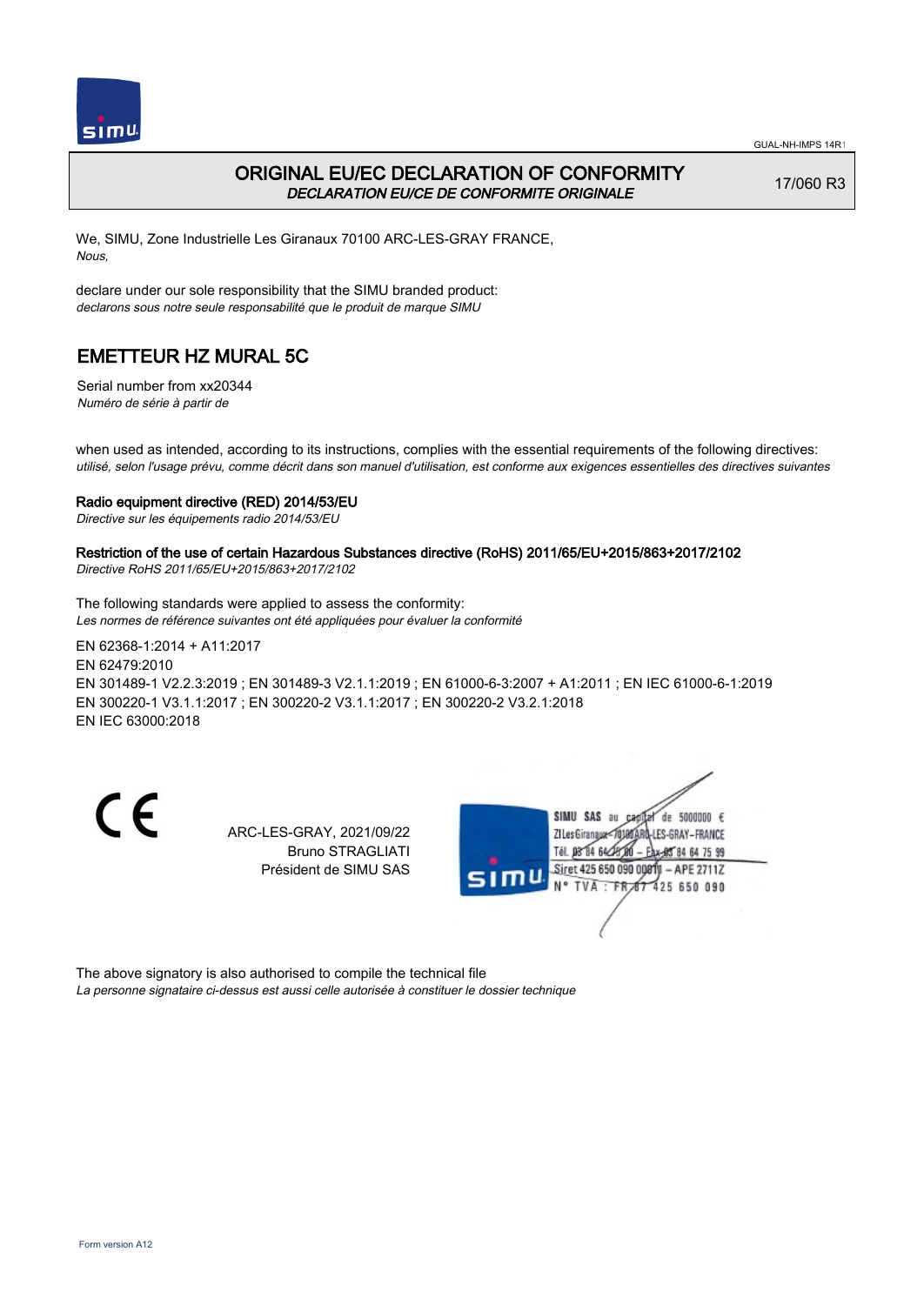

## ORIGINAL EU/EC DECLARATION OF CONFORMITY ORIGINAL EU/EG-KONFORMITÄTSERKLÄRUNG

17/060 R3

We, SIMU, Zone Industrielle Les Giranaux 70100 ARC-LES-GRAY FRANCE, Wir,

declare under our sole responsibility that the SIMU branded product: erklären unter unserer alleinigen Verantwortung, dass das mit der Marke SIMU versehene Produkt

# EMETTEUR HZ MURAL 5C

Serial number from xx20344 Seriennummer ab

when used as intended, according to its instructions, complies with the essential requirements of the following directives: den einschlägigen Bestimmungen der folgenden Richtlinien entspricht, wenn es nach den Anweisungen des Herstellers bestimmungsgemäß verwendet wird

### Radio equipment directive (RED) 2014/53/EU

Funkanlagen-Richtlinie 2014/53/EU

### Restriction of the use of certain Hazardous Substances directive (RoHS) 2011/65/EU+2015/863+2017/2102

RoHS-Richtlinie 2011/65/EU+2015/863+2017/2102

The following standards were applied to assess the conformity: Die Konformität wird durch die Einhaltung folgender Normen nachgewiesen

EN 62368‑1:2014 + A11:2017 EN 62479:2010 EN 301489‑1 V2.2.3:2019 ; EN 301489‑3 V2.1.1:2019 ; EN 61000‑6‑3:2007 + A1:2011 ; EN IEC 61000‑6‑1:2019 EN 300220‑1 V3.1.1:2017 ; EN 300220‑2 V3.1.1:2017 ; EN 300220‑2 V3.2.1:2018 EN IEC 63000:2018

CE

ARC-LES-GRAY, 2021/09/22 Bruno STRAGLIATI Président de SIMU SAS



The above signatory is also authorised to compile the technical file

Die oben genannte Person ist auch bevollmächtigt, die relevanten technischen Unterlagen zusammenzustellen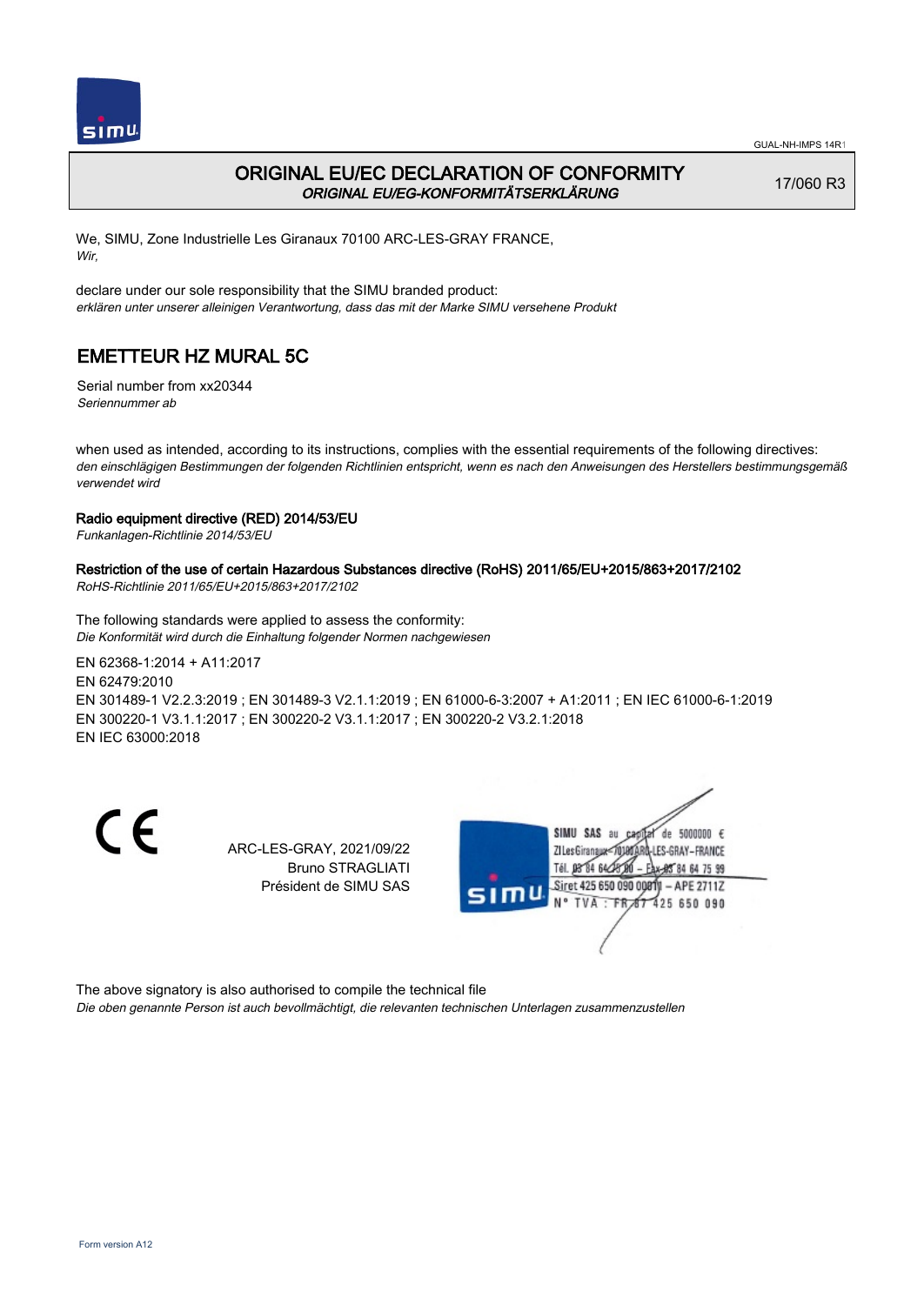



## ORIGINAL EU/EC DECLARATION OF CONFORMITY DECLARACIÓN UE/CE DE CONFORMIDAD ORIGINAL

17/060 R3

We, SIMU, Zone Industrielle Les Giranaux 70100 ARC-LES-GRAY FRANCE, Nosotros,

declare under our sole responsibility that the SIMU branded product: declaramos bajo nuestra única responsabilidad, que los productos de la marca SIMU

# EMETTEUR HZ MURAL 5C

Serial number from xx20344 número de serie a partir de

when used as intended, according to its instructions, complies with the essential requirements of the following directives: cuando se utilizan según el uso previsto, de conformidad con sus instrucciones, cumplen con los requisitos esenciales de las siguientes directivas

### Radio equipment directive (RED) 2014/53/EU

Directiva equipos radioeléctricos 2014/53/EU

### Restriction of the use of certain Hazardous Substances directive (RoHS) 2011/65/EU+2015/863+2017/2102

Directiva RoHS 2011/65/EU+2015/863+2017/2102

The following standards were applied to assess the conformity: Las siguientes normas de referencia han sido aplicadas para evaluar la conformidad

EN 62368‑1:2014 + A11:2017 EN 62479:2010 EN 301489‑1 V2.2.3:2019 ; EN 301489‑3 V2.1.1:2019 ; EN 61000‑6‑3:2007 + A1:2011 ; EN IEC 61000‑6‑1:2019 EN 300220‑1 V3.1.1:2017 ; EN 300220‑2 V3.1.1:2017 ; EN 300220‑2 V3.2.1:2018 EN IEC 63000:2018

CE

ARC-LES-GRAY, 2021/09/22 Bruno STRAGLIATI Président de SIMU SAS



The above signatory is also authorised to compile the technical file

el firmante, anteriormente mencionado tambien esta facultado para elaborar el expediente tecnico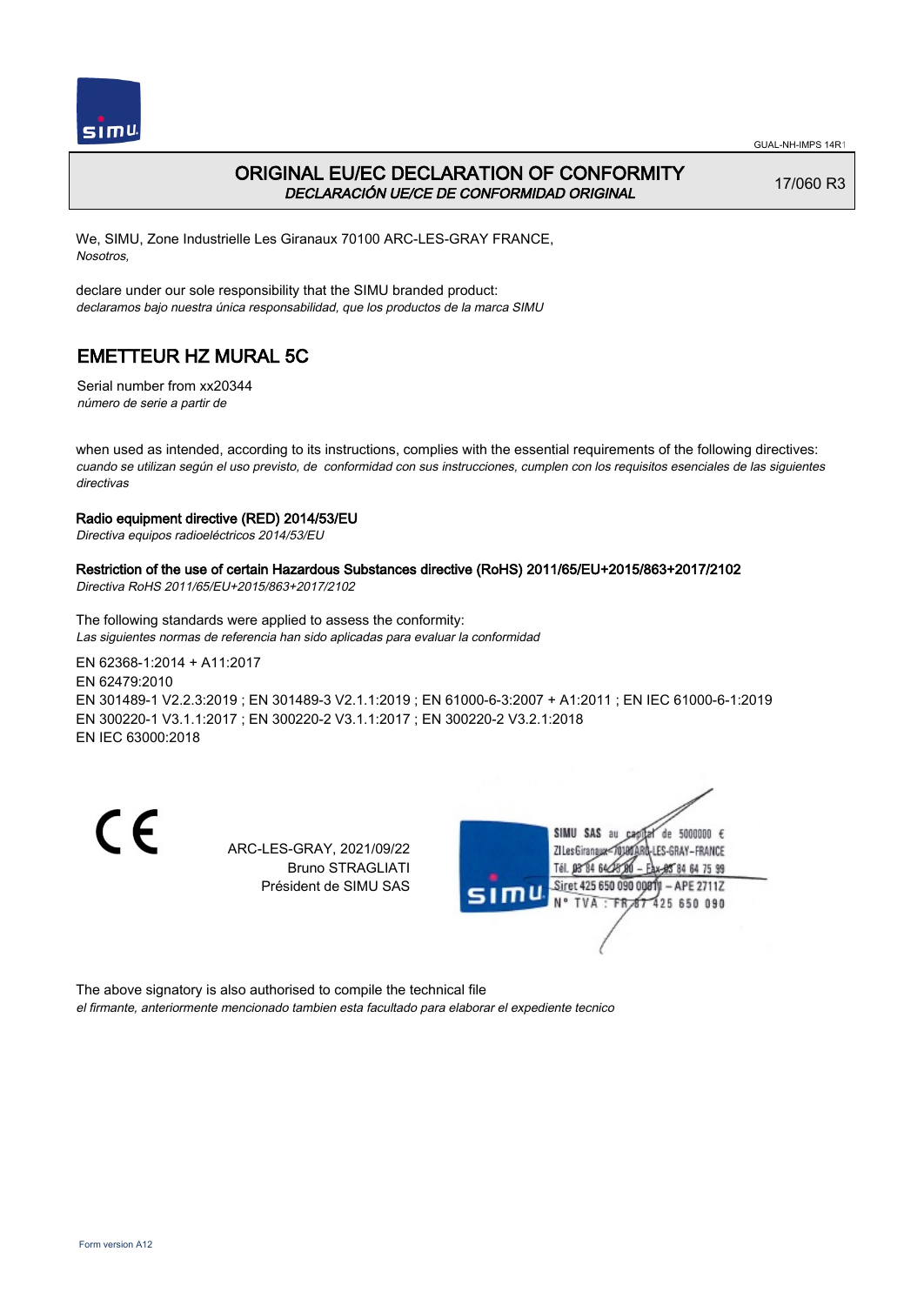

## ORIGINAL EU/EC DECLARATION OF CONFORMITY DICHIARAZIONE DI CONFORMITÀ UE/CE ORIGINALE

17/060 R3

We, SIMU, Zone Industrielle Les Giranaux 70100 ARC-LES-GRAY FRANCE, Noi,

declare under our sole responsibility that the SIMU branded product: dichiariamo sotto la nostra esclusiva responsabilità che l'appareccho di marca SIMU

## EMETTEUR HZ MURAL 5C

Serial number from xx20344 Numero di serie a partire da

when used as intended, according to its instructions, complies with the essential requirements of the following directives: se utilizzato secondo l'uso previsto, come descritto nel suo manuale d'istruzioni, è conforme ai requisiti essenziali delle seguenti Direttive

#### Radio equipment directive (RED) 2014/53/EU

Direttiva apparecchiature radio 2014/53/EU

### Restriction of the use of certain Hazardous Substances directive (RoHS) 2011/65/EU+2015/863+2017/2102

Direttiva RoHS 2011/65/EU+2015/863+2017/2102

The following standards were applied to assess the conformity: I seguenti standard di riferimento sono stati applicati per ottenere la conformità

EN 62368‑1:2014 + A11:2017 EN 62479:2010 EN 301489‑1 V2.2.3:2019 ; EN 301489‑3 V2.1.1:2019 ; EN 61000‑6‑3:2007 + A1:2011 ; EN IEC 61000‑6‑1:2019 EN 300220‑1 V3.1.1:2017 ; EN 300220‑2 V3.1.1:2017 ; EN 300220‑2 V3.2.1:2018 EN IEC 63000:2018

CE

ARC-LES-GRAY, 2021/09/22 Bruno STRAGLIATI Président de SIMU SAS



The above signatory is also authorised to compile the technical file Il firmatario è inoltre autorizzato a costituire il fascicolo tecnico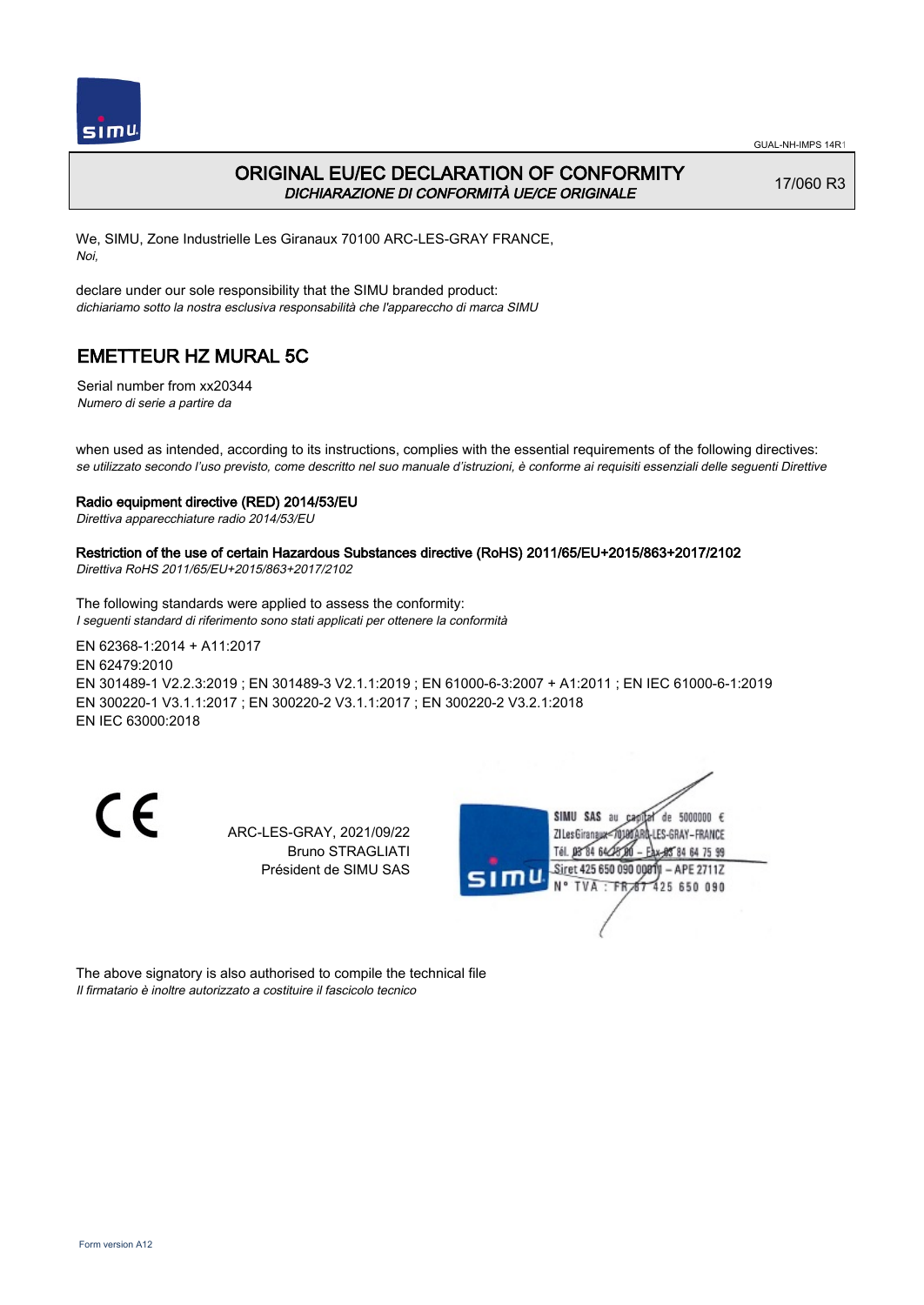

## ORIGINAL EU/EC DECLARATION OF CONFORMITY ОРИГИНАЛНА EU/EC ДЕКЛАРАЦИЯ ЗА СЪОТВЕТСТВИЕ

17/060 R3

We, SIMU, Zone Industrielle Les Giranaux 70100 ARC-LES-GRAY FRANCE, Ние,

declare under our sole responsibility that the SIMU branded product: декларираме на своя лична отговорност, че продукт с търговска марка SIMU

# EMETTEUR HZ MURAL 5C

Serial number from xx20344 сериен номер от

when used as intended, according to its instructions, complies with the essential requirements of the following directives: когато се използва съобразно предназначението си и в съответствие с инструкциите е в съответствие с основните изисквания на следните директиви

### Radio equipment directive (RED) 2014/53/EU

Директива за радио оборудване 2014/53/EU

### Restriction of the use of certain Hazardous Substances directive (RoHS) 2011/65/EU+2015/863+2017/2102

RoHS Директива относно ограничението на употребата на определени опасни вещества в електрическото и електронното оборудване 2011/65/EU+2015/863+2017/2102

The following standards were applied to assess the conformity: Следните референтни стандарти са приложени за оценяване на съответствието

EN 62368‑1:2014 + A11:2017 EN 62479:2010 EN 301489‑1 V2.2.3:2019 ; EN 301489‑3 V2.1.1:2019 ; EN 61000‑6‑3:2007 + A1:2011 ; EN IEC 61000‑6‑1:2019 EN 300220‑1 V3.1.1:2017 ; EN 300220‑2 V3.1.1:2017 ; EN 300220‑2 V3.2.1:2018 EN IEC 63000:2018

CE

ARC-LES-GRAY, 2021/09/22 Bruno STRAGLIATI Président de SIMU SAS



The above signatory is also authorised to compile the technical file Гоеподписващия също е упълномощен да съставя техническо досие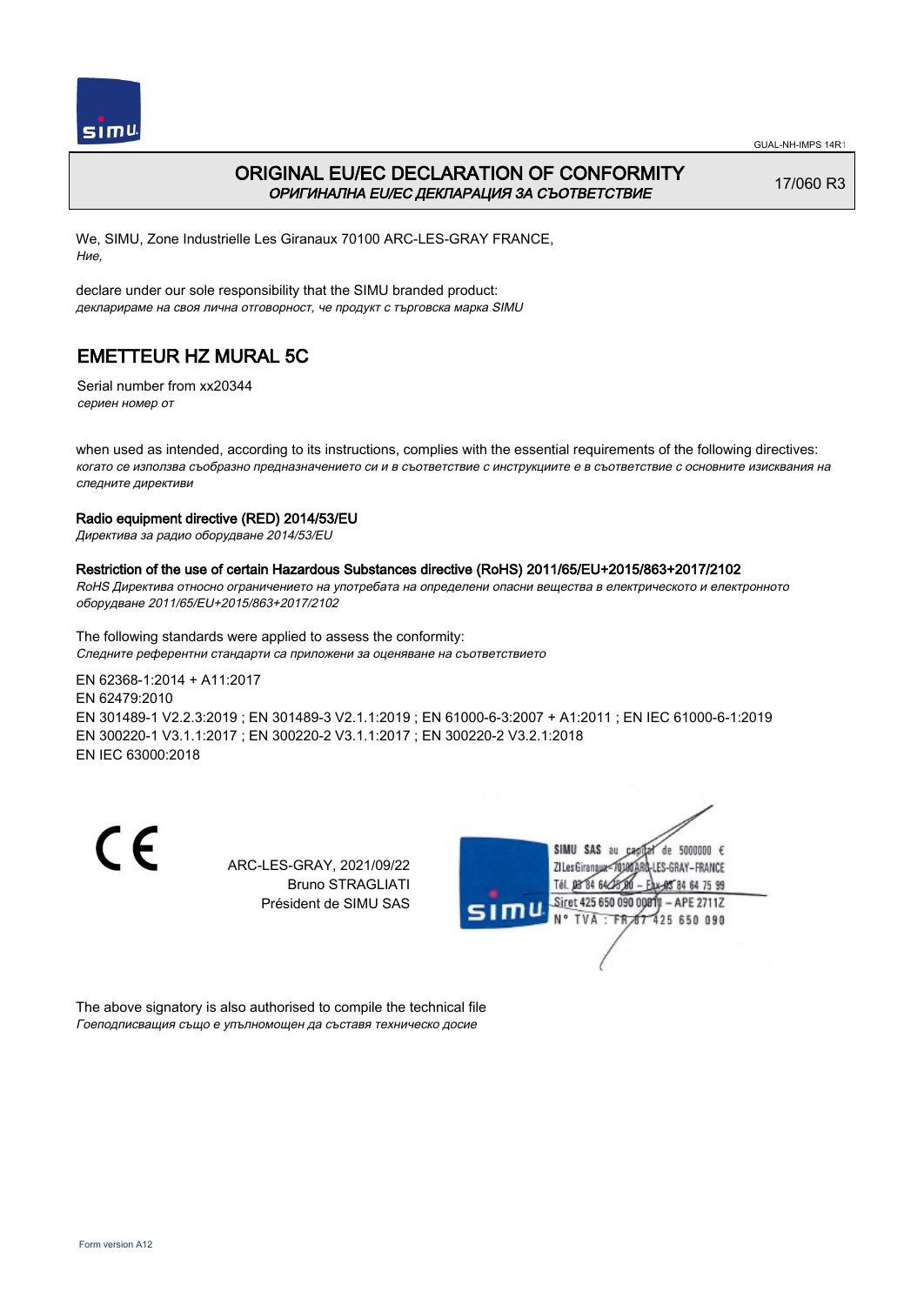

## ORIGINAL EU/EC DECLARATION OF CONFORMITY ORIGINÁLNÍ EU/ES PROHLÁŠENÍ O SHODĚ

17/060 R3

We, SIMU, Zone Industrielle Les Giranaux 70100 ARC-LES-GRAY FRANCE, My,

declare under our sole responsibility that the SIMU branded product: prohlašujeme na svou výlučnou odpovědnost, že výrobek značky SIMU

# EMETTEUR HZ MURAL 5C

Serial number from xx20344 Sériové číslo od

when used as intended, according to its instructions, complies with the essential requirements of the following directives: pokud je používán v souladu s účelem použití a s návodem, splňuje základní požadavky těchto směrnic

### Radio equipment directive (RED) 2014/53/EU

Směrnice o dodávání rádiových zařízení na trh 2014/53/EU

#### Restriction of the use of certain Hazardous Substances directive (RoHS) 2011/65/EU+2015/863+2017/2102

Směrnice o omezení používání některých nebezpečných látek v elektrických a elektronických zařízeních 2011/65/EU+2015/863+2017/2102

The following standards were applied to assess the conformity: Pro posouzení shody byly použity následující normy

EN 62368‑1:2014 + A11:2017 EN 62479:2010 EN 301489‑1 V2.2.3:2019 ; EN 301489‑3 V2.1.1:2019 ; EN 61000‑6‑3:2007 + A1:2011 ; EN IEC 61000‑6‑1:2019 EN 300220‑1 V3.1.1:2017 ; EN 300220‑2 V3.1.1:2017 ; EN 300220‑2 V3.2.1:2018 EN IEC 63000:2018

CE

ARC-LES-GRAY, 2021/09/22 Bruno STRAGLIATI Président de SIMU SAS



The above signatory is also authorised to compile the technical file Výše uvedená osoba je také osoba pověřená sestavením technické dokumentace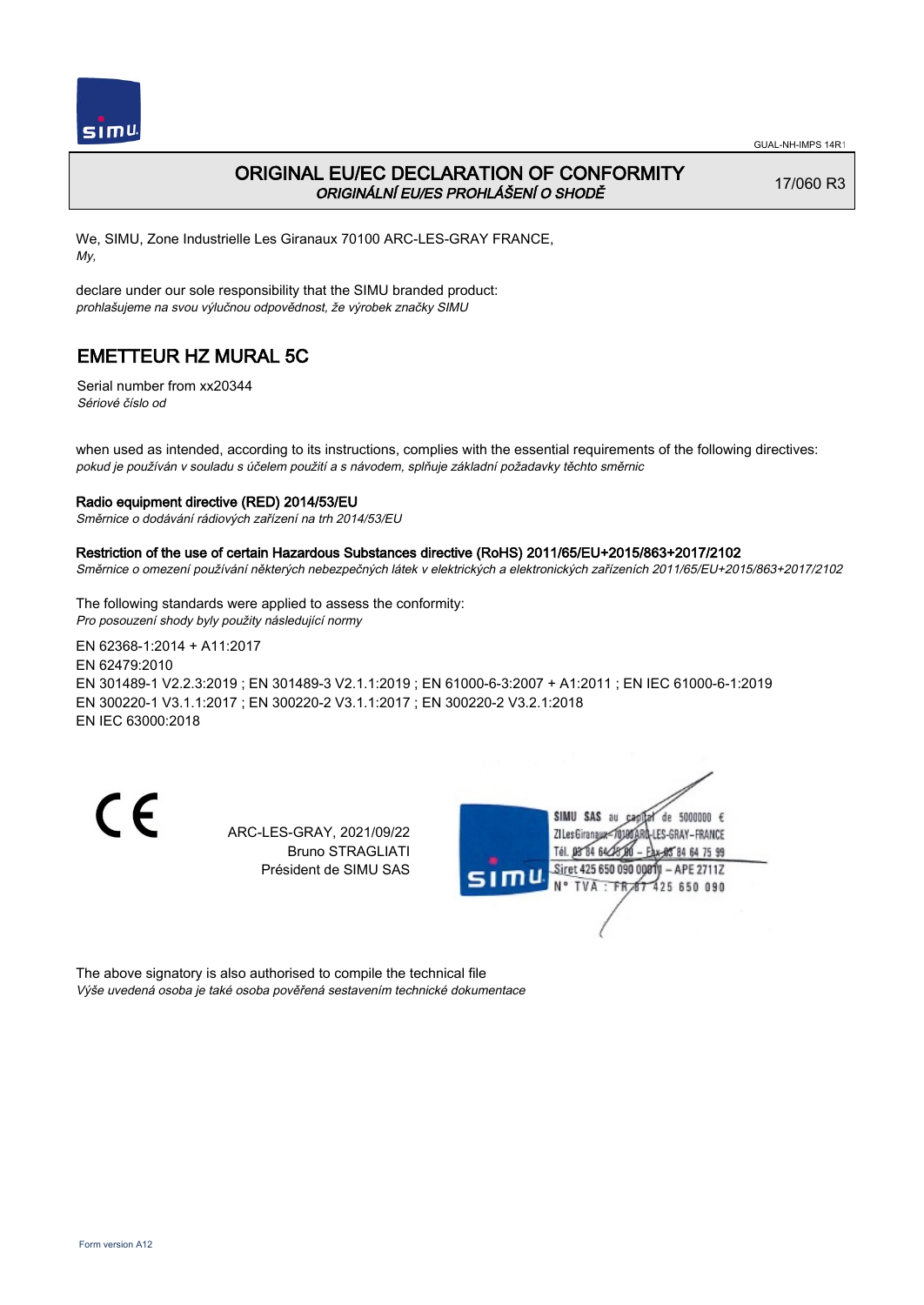

## ORIGINAL EU/EC DECLARATION OF CONFORMITY ORIGINAL EU/EF-OVERENSSTEMMELSESERKLÆRING

17/060 R3

We, SIMU, Zone Industrielle Les Giranaux 70100 ARC-LES-GRAY FRANCE, Vi,

declare under our sole responsibility that the SIMU branded product: erklærer som eneansvarlige, at SIMU mærkede produkter

# EMETTEUR HZ MURAL 5C

Serial number from xx20344 serienummer fra

when used as intended, according to its instructions, complies with the essential requirements of the following directives: når det anvendes efter hensigten, efter dennes instrukser, overholder kravene i følgende direktiver

### Radio equipment directive (RED) 2014/53/EU

Radioudstyrsdirektivet 2014/53/EU

### Restriction of the use of certain Hazardous Substances directive (RoHS) 2011/65/EU+2015/863+2017/2102

RoHS direktiv 2011/65/EU+2015/863+2017/2102

The following standards were applied to assess the conformity: Referencestandarderne der følger blev anvendt til at vurdere overholdelsen

EN 62368‑1:2014 + A11:2017 EN 62479:2010 EN 301489‑1 V2.2.3:2019 ; EN 301489‑3 V2.1.1:2019 ; EN 61000‑6‑3:2007 + A1:2011 ; EN IEC 61000‑6‑1:2019 EN 300220‑1 V3.1.1:2017 ; EN 300220‑2 V3.1.1:2017 ; EN 300220‑2 V3.2.1:2018 EN IEC 63000:2018

CE

ARC-LES-GRAY, 2021/09/22 Bruno STRAGLIATI Président de SIMU SAS



The above signatory is also authorised to compile the technical file Personen nævnt ovenfor er også godkendt til at udarbejde det tekniske dossier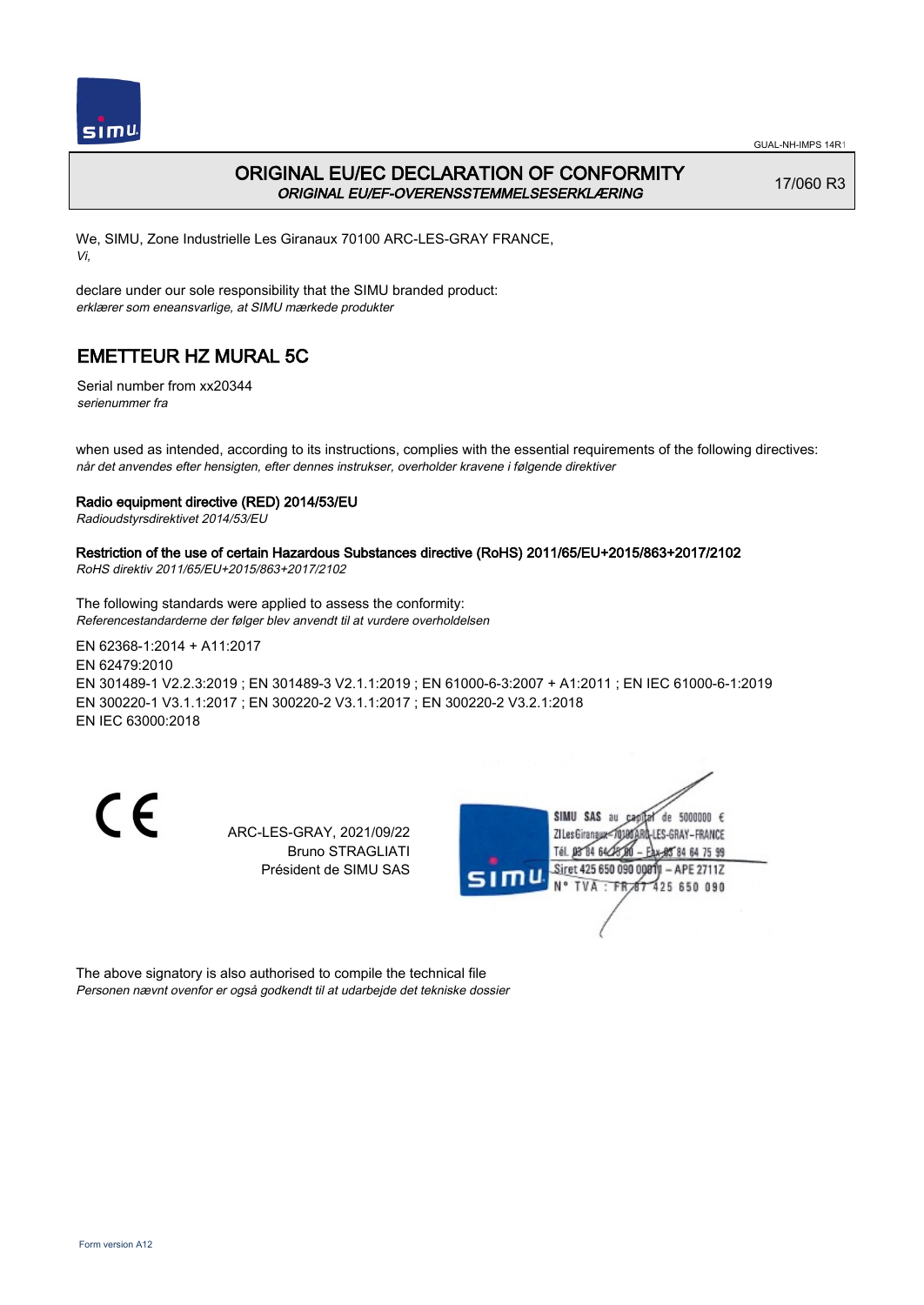

## ORIGINAL EU/EC DECLARATION OF CONFORMITY EL/EK VASTAVUSDEKLARATSIOON

17/060 R3

We, SIMU, Zone Industrielle Les Giranaux 70100 ARC-LES-GRAY FRANCE, Meie,

declare under our sole responsibility that the SIMU branded product: kinnitame kogu vastutusega, et SIMU kaubamärgiga tooted

# EMETTEUR HZ MURAL 5C

Serial number from xx20344 Seerianumber alates

when used as intended, according to its instructions, complies with the essential requirements of the following directives: kui kasutatakse eesmärgipäraselt ja juhiste kohaselt, vastavad käesoleva direktiivi põhinõuetele

### Radio equipment directive (RED) 2014/53/EU

Direktiiv raadioseadmete turul kättesaadavuse kohta 2014/53/EU

#### Restriction of the use of certain Hazardous Substances directive (RoHS) 2011/65/EU+2015/863+2017/2102

RoHs direktiiv ohtlike ainete kasutamise piirangute kohta elektri- ja elektroonikaseadmetes 2011/65/EU+2015/863+2017/2102

The following standards were applied to assess the conformity: Vastavusdeklaratsiooni hindamiseks kasutatakse järgmisi standardeid

EN 62368‑1:2014 + A11:2017 EN 62479:2010 EN 301489‑1 V2.2.3:2019 ; EN 301489‑3 V2.1.1:2019 ; EN 61000‑6‑3:2007 + A1:2011 ; EN IEC 61000‑6‑1:2019 EN 300220‑1 V3.1.1:2017 ; EN 300220‑2 V3.1.1:2017 ; EN 300220‑2 V3.2.1:2018 EN IEC 63000:2018

CE

ARC-LES-GRAY, 2021/09/22 Bruno STRAGLIATI Président de SIMU SAS



The above signatory is also authorised to compile the technical file Eelpool nimetatud isik on volitatud koostama tehnilist dokumentatsiooni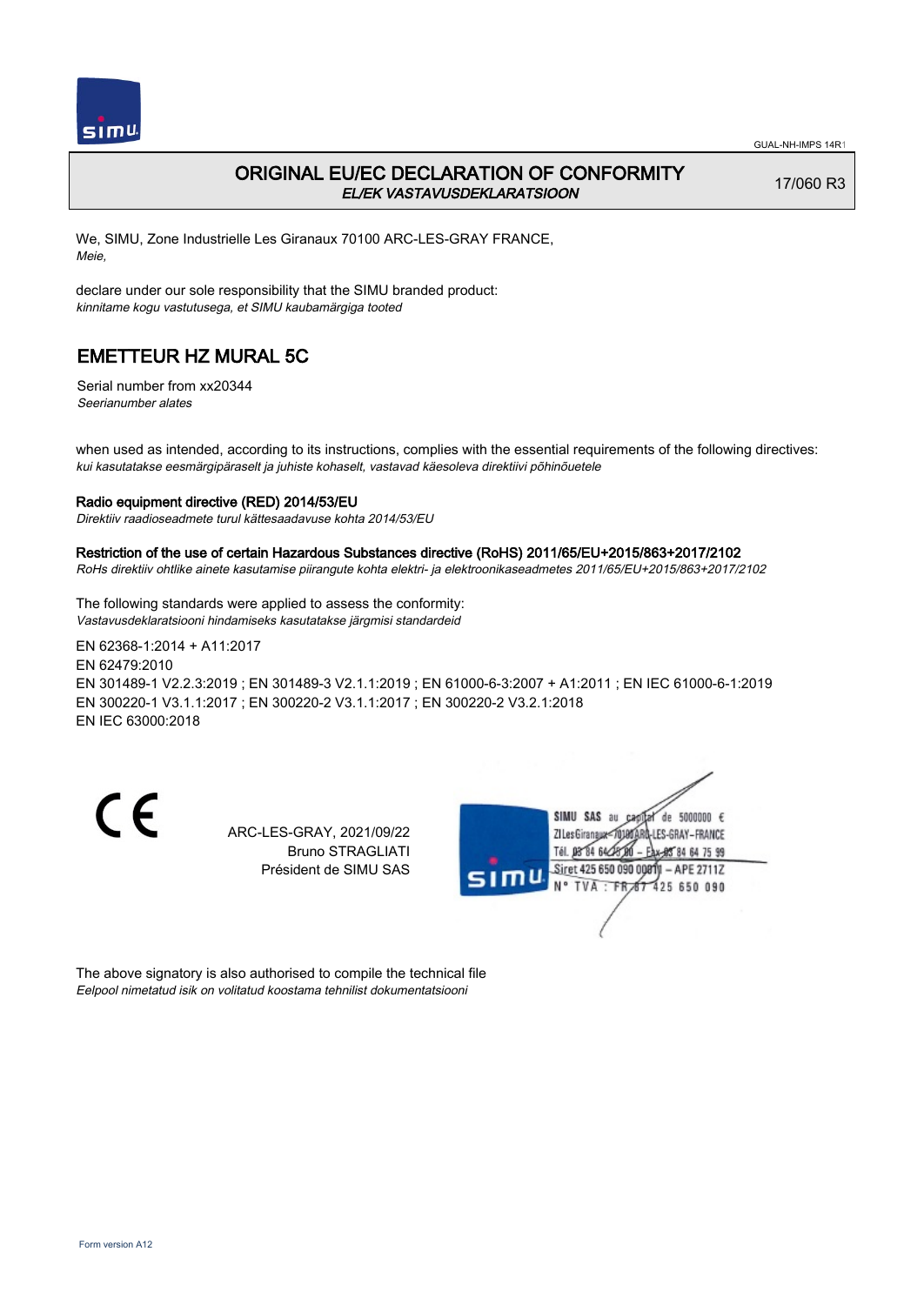

## ORIGINAL EU/EC DECLARATION OF CONFORMITY ALKUPERÄISET EU/EY-VAATIMUSTENMUKAISUUSVAKUUTUS

17/060 R3

We, SIMU, Zone Industrielle Les Giranaux 70100 ARC-LES-GRAY FRANCE, Me,

declare under our sole responsibility that the SIMU branded product: vakuutamme omalla vastuullamme, että SIMU merkkituote

# EMETTEUR HZ MURAL 5C

Serial number from xx20344 sarjanumerot

when used as intended, according to its instructions, complies with the essential requirements of the following directives: kun käytettynä oikein ja sen ohjeiden mukaan, noudattaa seuraavien direktiivien olennaisia vaatimuksia

### Radio equipment directive (RED) 2014/53/EU

Radiolaitteiden direktiivin 2014/53/EU

## Restriction of the use of certain Hazardous Substances directive (RoHS) 2011/65/EU+2015/863+2017/2102

RoHS direktiivin 2011/65/EU+2015/863+2017/2102

The following standards were applied to assess the conformity: Seuraavia viitestandardeja sovellettiin vaatimustenmukaisuusvakuutusta arvioitaessa

EN 62368‑1:2014 + A11:2017 EN 62479:2010 EN 301489‑1 V2.2.3:2019 ; EN 301489‑3 V2.1.1:2019 ; EN 61000‑6‑3:2007 + A1:2011 ; EN IEC 61000‑6‑1:2019 EN 300220‑1 V3.1.1:2017 ; EN 300220‑2 V3.1.1:2017 ; EN 300220‑2 V3.2.1:2018 EN IEC 63000:2018

CE

ARC-LES-GRAY, 2021/09/22 Bruno STRAGLIATI Président de SIMU SAS



The above signatory is also authorised to compile the technical file Yllä allekirjoittaja on myös valtuutettu kokoamaan teknisten tiedostojen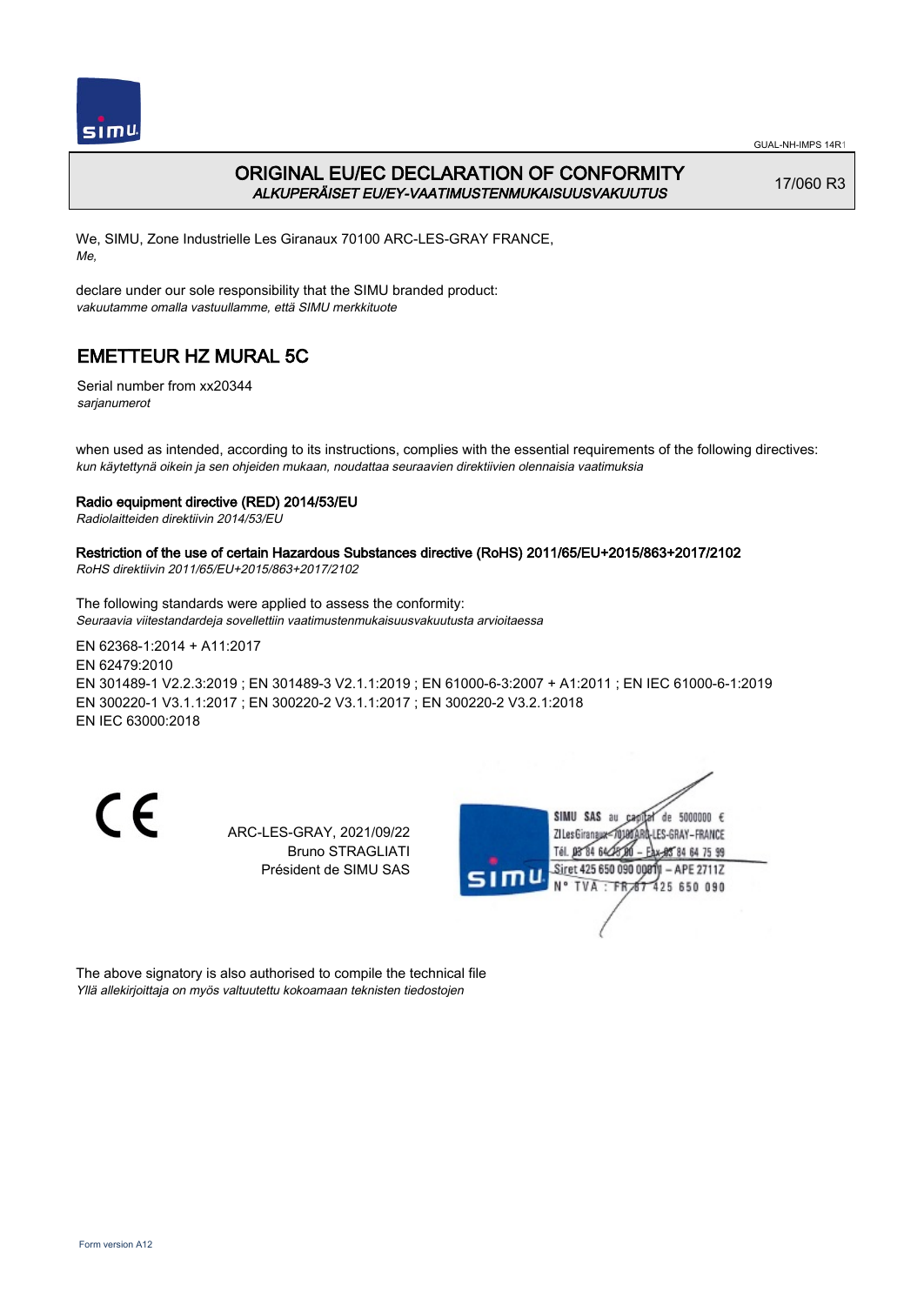

## ORIGINAL EU/EC DECLARATION OF CONFORMITY ΠΡΩΤΟΤΥΠΟ ΔΗΛΩΣΗ ΣΥΜΜΟΡΦΩΣΗΣ ΕΕ/EK

17/060 R3

We, SIMU, Zone Industrielle Les Giranaux 70100 ARC-LES-GRAY FRANCE, εμείς,

declare under our sole responsibility that the SIMU branded product: Δηλώνουμε αναλαμβάνοντας την αποκλειστική ευθύνη ότι το επώνυμο προϊόν SIMU

# EMETTEUR HZ MURAL 5C

Serial number from xx20344 σειριακό αριθμό από

when used as intended, according to its instructions, complies with the essential requirements of the following directives: όταν χρησιμοποιείται όπως έχει προβλεφθεί, σύμφωνα με τις οδηγίες του, συμφωνεί με τις βασικές απαιτήσεις των ακόλουθων οδηγιών

### Radio equipment directive (RED) 2014/53/EU

Οδηγία ραδιοεξοπλισμού 2014/53/EU

# Restriction of the use of certain Hazardous Substances directive (RoHS) 2011/65/EU+2015/863+2017/2102

Οδηγίας RoHS 2011/65/EU+2015/863+2017/2102

The following standards were applied to assess the conformity: Τα πρότυπα αναφοράς που ακολουθούν εφαρμόστηκαν με σκοπό την αξιολόγηση της συμμόρφωσης

EN 62368‑1:2014 + A11:2017 EN 62479:2010 EN 301489‑1 V2.2.3:2019 ; EN 301489‑3 V2.1.1:2019 ; EN 61000‑6‑3:2007 + A1:2011 ; EN IEC 61000‑6‑1:2019 EN 300220‑1 V3.1.1:2017 ; EN 300220‑2 V3.1.1:2017 ; EN 300220‑2 V3.2.1:2018 EN IEC 63000:2018

CE

ARC-LES-GRAY, 2021/09/22 Bruno STRAGLIATI Président de SIMU SAS



The above signatory is also authorised to compile the technical file Το πρόσωπο που αναφέρεται παραπάνω είναι επίσης εξουσιοδοτημένο να καταρτίσει τον τεχνικό φάκελο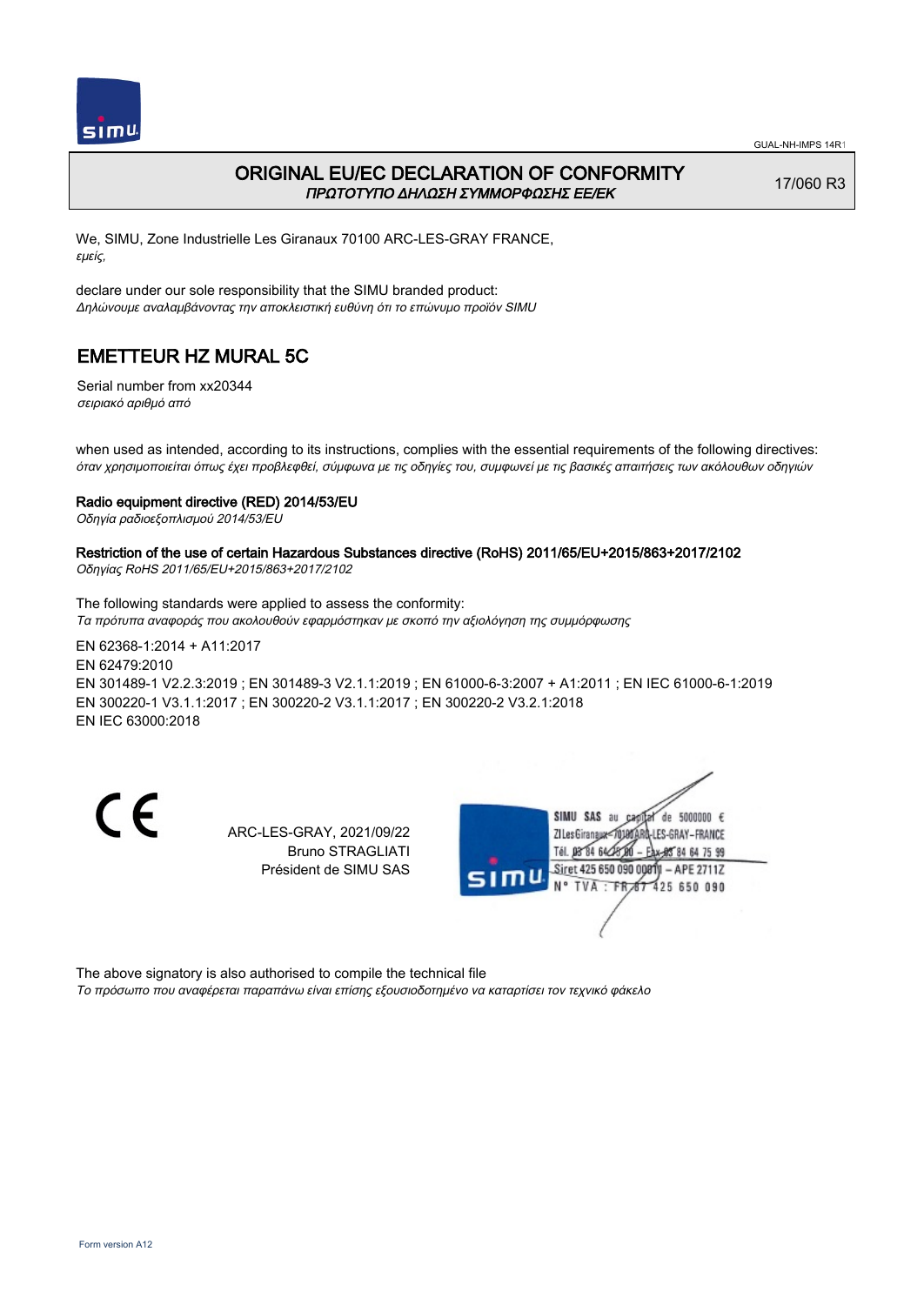

## ORIGINAL EU/EC DECLARATION OF CONFORMITY ORGINALNA EU/EC DEKLARACIJA O USKLAĐENOSTI

17/060 R3

We, SIMU, Zone Industrielle Les Giranaux 70100 ARC-LES-GRAY FRANCE, Mi,

declare under our sole responsibility that the SIMU branded product: izjavljujemo pod punom odgovornošču da je proizvod marke SIMU

# EMETTEUR HZ MURAL 5C

Serial number from xx20344 Serijski broj iz

when used as intended, according to its instructions, complies with the essential requirements of the following directives: ako se upotrebljava prema namjeni, prema važećim uputama, usklađen sa prijeko potrebnim zahtijevima slijedećih direktiva

### Radio equipment directive (RED) 2014/53/EU

Direktiva za radijsku opremu 2014/53/EU

## Restriction of the use of certain Hazardous Substances directive (RoHS) 2011/65/EU+2015/863+2017/2102

Direktiva RoHS 2011/65/EU+2015/863+2017/2102

The following standards were applied to assess the conformity: Slijedeće reference standarda se primjenjuju da se odredi usklađenost

EN 62368‑1:2014 + A11:2017 EN 62479:2010 EN 301489‑1 V2.2.3:2019 ; EN 301489‑3 V2.1.1:2019 ; EN 61000‑6‑3:2007 + A1:2011 ; EN IEC 61000‑6‑1:2019 EN 300220‑1 V3.1.1:2017 ; EN 300220‑2 V3.1.1:2017 ; EN 300220‑2 V3.2.1:2018 EN IEC 63000:2018

CE

ARC-LES-GRAY, 2021/09/22 Bruno STRAGLIATI Président de SIMU SAS



The above signatory is also authorised to compile the technical file Gore navedeni potpisnik također je ovlašten za sastavljanje tehničkog dokumenta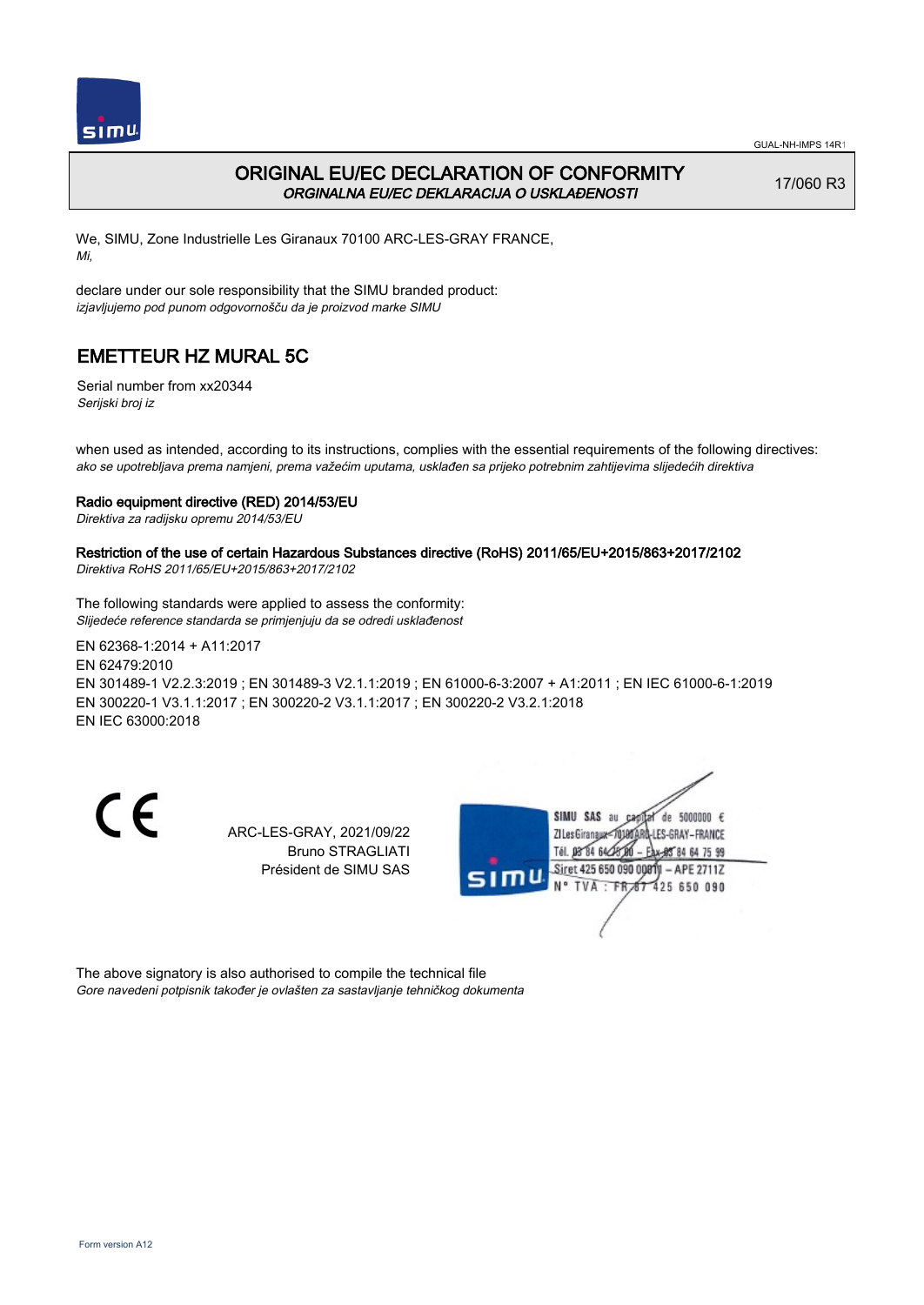

### ORIGINAL EU/EC DECLARATION OF CONFORMITY Eredeti EU/CE Megfelelőségi Nyilatkozat

17/060 R3

We, SIMU, Zone Industrielle Les Giranaux 70100 ARC-LES-GRAY FRANCE, Alulírott,

declare under our sole responsibility that the SIMU branded product: felelősségünk teljes tudatában kijelentjük, hogy a szóban forgó SIMU termék

# EMETTEUR HZ MURAL 5C

Serial number from xx20344 Sorozatszámtól

when used as intended, according to its instructions, complies with the essential requirements of the following directives: megfelel, az alábbi irányelvekben megfogalmazott alapvető követelményeknek

#### Radio equipment directive (RED) 2014/53/EU

A rádióberendezésekről szóló irányelv 2014/53/EU

### Restriction of the use of certain Hazardous Substances directive (RoHS) 2011/65/EU+2015/863+2017/2102

RoHS irányelv 2011/65/EU+2015/863+2017/2102

The following standards were applied to assess the conformity: A megfelelőség biztosításának érdekében az alábbi szabványok kerültek alkalmazásra

EN 62368‑1:2014 + A11:2017 EN 62479:2010 EN 301489‑1 V2.2.3:2019 ; EN 301489‑3 V2.1.1:2019 ; EN 61000‑6‑3:2007 + A1:2011 ; EN IEC 61000‑6‑1:2019 EN 300220‑1 V3.1.1:2017 ; EN 300220‑2 V3.1.1:2017 ; EN 300220‑2 V3.2.1:2018 EN IEC 63000:2018

CE

ARC-LES-GRAY, 2021/09/22 Bruno STRAGLIATI Président de SIMU SAS



The above signatory is also authorised to compile the technical file A fent említett aláíró is jogosult a műszaki dokumentáció összeállítására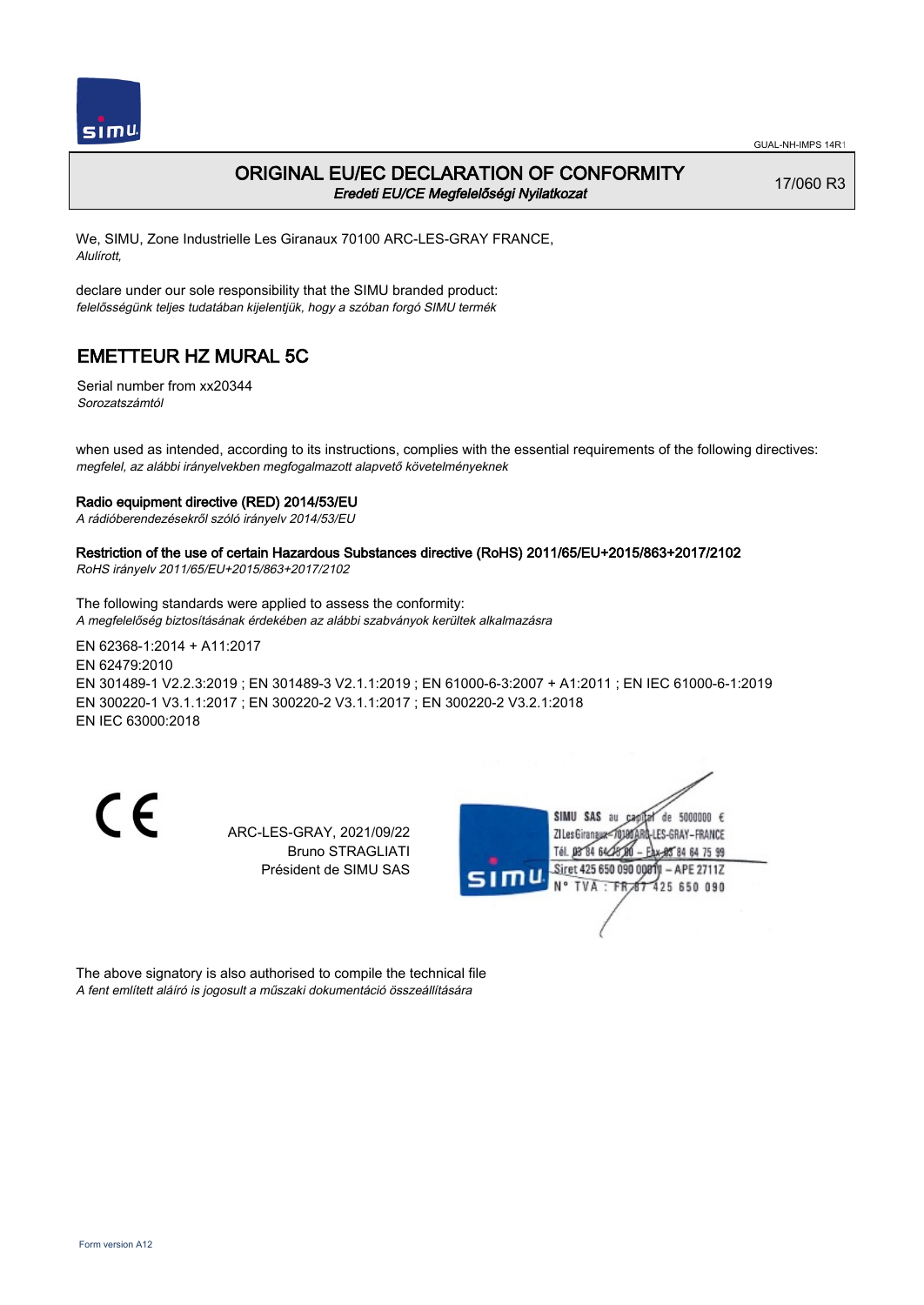

## ORIGINAL EU/EC DECLARATION OF CONFORMITY ORIGINALI ES/EB ATITIKTIES DEKLARACIJA

17/060 R3

We, SIMU, Zone Industrielle Les Giranaux 70100 ARC-LES-GRAY FRANCE, Mes,

declare under our sole responsibility that the SIMU branded product: atsakingai deklaruojame, kad SIMU kompanijos produktas

## EMETTEUR HZ MURAL 5C

Serial number from xx20344 Serijos numeris nuo

when used as intended, according to its instructions, complies with the essential requirements of the following directives: naudojamas pagal paskirtį, pagal gamintojo instrukcijas, atitinka esminius šių Direktyvų reikalavimus

### Radio equipment directive (RED) 2014/53/EU

Radijo ryšio įrenginių direktyva 2014/53/EU

## Restriction of the use of certain Hazardous Substances directive (RoHS) 2011/65/EU+2015/863+2017/2102

PMNA (RoHS) direktyva 2011/65/EU+2015/863+2017/2102

The following standards were applied to assess the conformity: Įverinti deklaruojamą atitiktį buvo taikomi toliau nurodyti standartai

EN 62368‑1:2014 + A11:2017 EN 62479:2010 EN 301489‑1 V2.2.3:2019 ; EN 301489‑3 V2.1.1:2019 ; EN 61000‑6‑3:2007 + A1:2011 ; EN IEC 61000‑6‑1:2019 EN 300220‑1 V3.1.1:2017 ; EN 300220‑2 V3.1.1:2017 ; EN 300220‑2 V3.2.1:2018 EN IEC 63000:2018

CE

ARC-LES-GRAY, 2021/09/22 Bruno STRAGLIATI Président de SIMU SAS



The above signatory is also authorised to compile the technical file Asmuo, pasirašęs šią deklaraciją, taip pat turi įgaliojimą sudaryti techninę bylą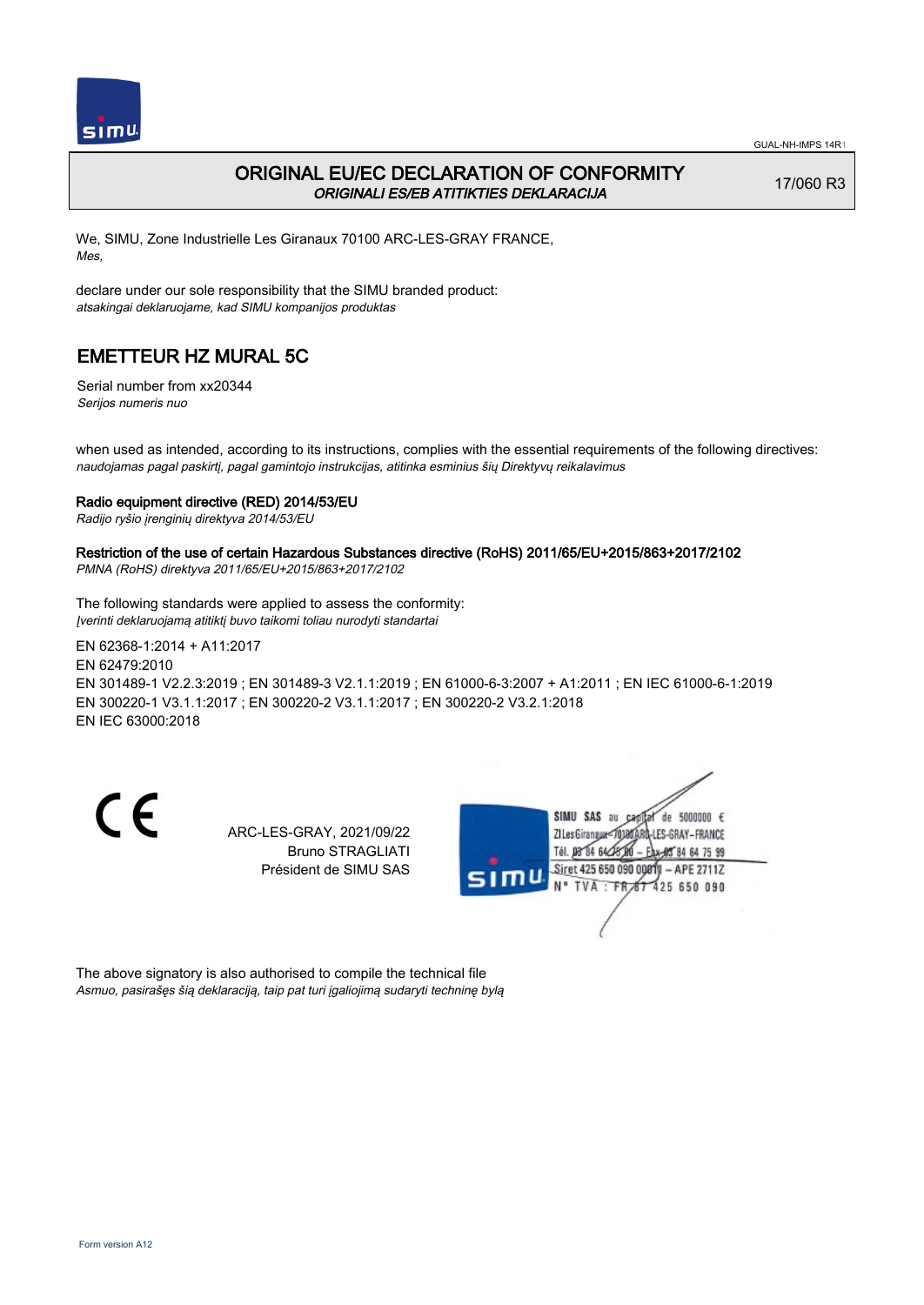

## ORIGINAL EU/EC DECLARATION OF CONFORMITY ES/EK ATBILSTĪBAS DEKLARĀCIJA

17/060 R3

We, SIMU, Zone Industrielle Les Giranaux 70100 ARC-LES-GRAY FRANCE, Mēs,

declare under our sole responsibility that the SIMU branded product: ar pilnu atbildību, apliecinām, ka SIMU zīmola produkti,

# EMETTEUR HZ MURAL 5C

Serial number from xx20344 sērijas numurs no

when used as intended, according to its instructions, complies with the essential requirements of the following directives: ja tie tiek lietoti saskaņā ar norādījumiem, atbilst šo direktīvu pamatprasībām

### Radio equipment directive (RED) 2014/53/EU

Direktīva par radioiekārtu pieejamību tirgū 2014/53/EU

#### Restriction of the use of certain Hazardous Substances directive (RoHS) 2011/65/EU+2015/863+2017/2102

RoHs Direktīva par dažādu bīstamu vielu izmantošanas ierobežošanu elektriskās un elektroniskās iekārtās 2011/65/EU+2015/863+2017/2102

The following standards were applied to assess the conformity: Atbilstības deklarācijas novērtēšanai tiek pielietoti sekojoši standarti

EN 62368‑1:2014 + A11:2017 EN 62479:2010 EN 301489‑1 V2.2.3:2019 ; EN 301489‑3 V2.1.1:2019 ; EN 61000‑6‑3:2007 + A1:2011 ; EN IEC 61000‑6‑1:2019 EN 300220‑1 V3.1.1:2017 ; EN 300220‑2 V3.1.1:2017 ; EN 300220‑2 V3.2.1:2018 EN IEC 63000:2018

CE

ARC-LES-GRAY, 2021/09/22 Bruno STRAGLIATI Président de SIMU SAS



The above signatory is also authorised to compile the technical file Iepriekš minētā persona ir pilnvarota sastādīt tehnisko dokumentāciju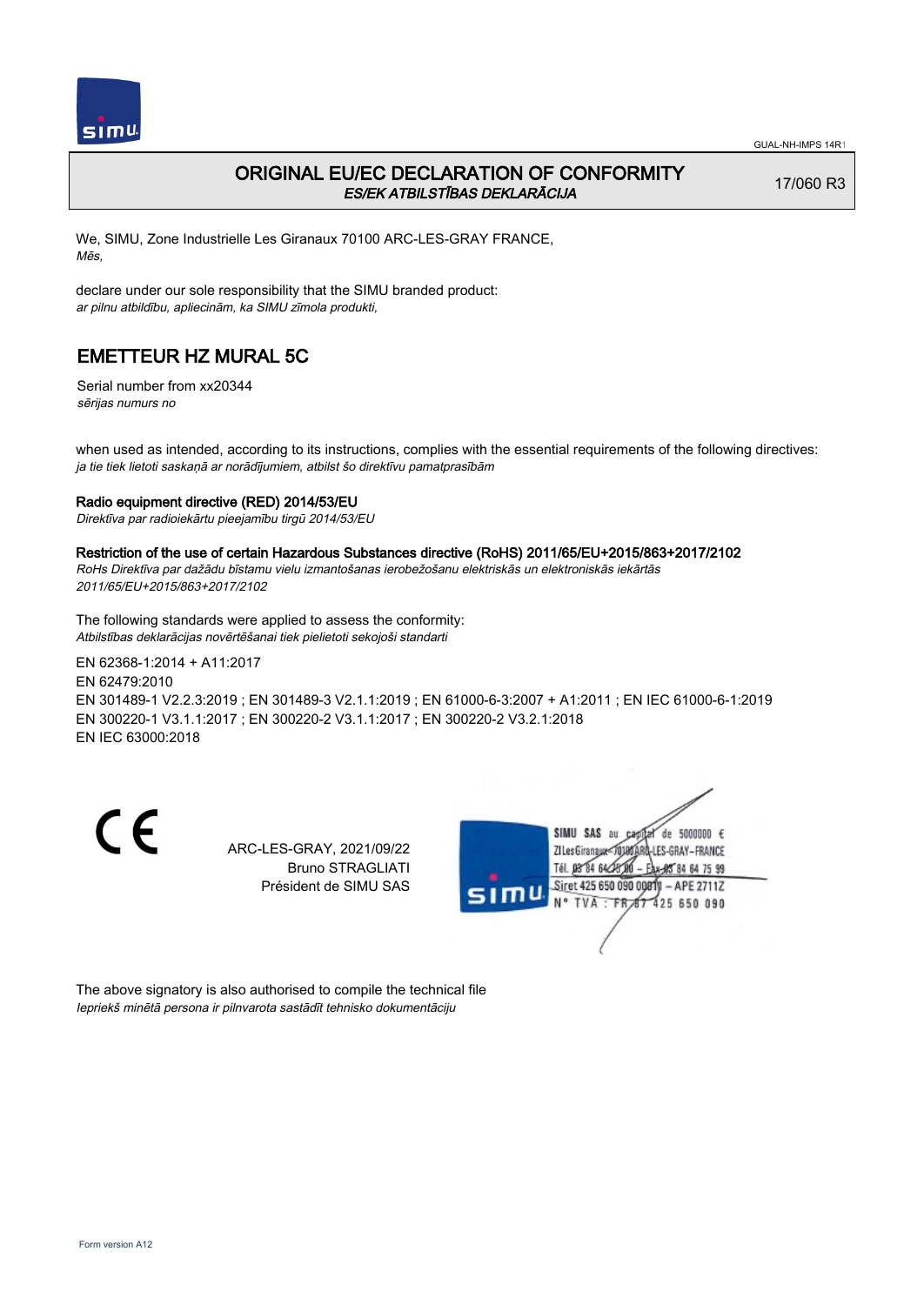

## ORIGINAL EU/EC DECLARATION OF CONFORMITY OORSPRONKELIJKE EU/EG-CONFORMITEITSVERKLARING

17/060 R3

We, SIMU, Zone Industrielle Les Giranaux 70100 ARC-LES-GRAY FRANCE, Wij,

declare under our sole responsibility that the SIMU branded product: verklaren op eigen verantwoordelijkheid dat het produkt van het SIMU

# EMETTEUR HZ MURAL 5C

Serial number from xx20344 Serienummer van

when used as intended, according to its instructions, complies with the essential requirements of the following directives: wanneer gebruikt voor de juiste toepassing voldoet aan de essentiële eisen van de volgende richtlijnen

### Radio equipment directive (RED) 2014/53/EU

Richtlijn radioapparatuur 2014/53/EU

## Restriction of the use of certain Hazardous Substances directive (RoHS) 2011/65/EU+2015/863+2017/2102

RoHS Richtlijn 2011/65/EU+2015/863+2017/2102

The following standards were applied to assess the conformity: De volgende referentiestandaarden worden toegepast om de overeenstemming te evalueren

EN 62368‑1:2014 + A11:2017 EN 62479:2010 EN 301489‑1 V2.2.3:2019 ; EN 301489‑3 V2.1.1:2019 ; EN 61000‑6‑3:2007 + A1:2011 ; EN IEC 61000‑6‑1:2019 EN 300220‑1 V3.1.1:2017 ; EN 300220‑2 V3.1.1:2017 ; EN 300220‑2 V3.2.1:2018 EN IEC 63000:2018

CE

ARC-LES-GRAY, 2021/09/22 Bruno STRAGLIATI Président de SIMU SAS



The above signatory is also authorised to compile the technical file De bovengenoemde persoon is ook bevoegd om het technisch dossier samen te stellen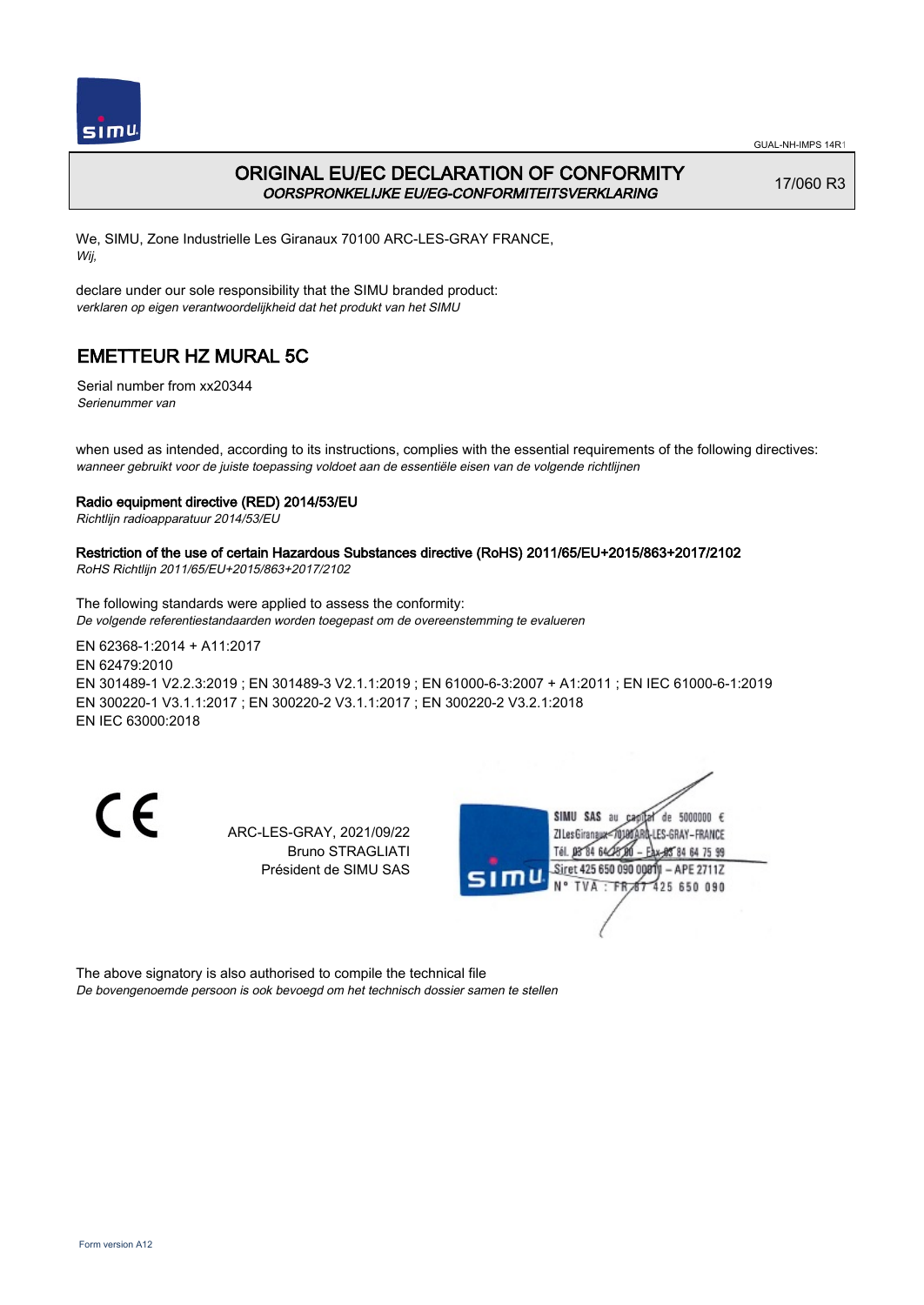

## ORIGINAL EU/EC DECLARATION OF CONFORMITY ORIGINAL EU / CE - ERKLÆRING

17/060 R3

We, SIMU, Zone Industrielle Les Giranaux 70100 ARC-LES-GRAY FRANCE, Vi,

declare under our sole responsibility that the SIMU branded product: erklærer under vårt eneansvar at SIMU merket produkt

# EMETTEUR HZ MURAL 5C

Serial number from xx20344 Serienummer fra

when used as intended, according to its instructions, complies with the essential requirements of the following directives: når de brukes som forutsatt, i henhold til sin instruks, i samsvar med de grunnlegende kravene i følgende direktiver

### Radio equipment directive (RED) 2014/53/EU

Radioutstyr direktivet 2014/53/EU

# Restriction of the use of certain Hazardous Substances directive (RoHS) 2011/65/EU+2015/863+2017/2102

RoHS-direktivet 2011/65/EU+2015/863+2017/2102

The following standards were applied to assess the conformity: Følgende referansestandarder ble brukt for å vurdere samsvar

EN 62368‑1:2014 + A11:2017 EN 62479:2010 EN 301489‑1 V2.2.3:2019 ; EN 301489‑3 V2.1.1:2019 ; EN 61000‑6‑3:2007 + A1:2011 ; EN IEC 61000‑6‑1:2019 EN 300220‑1 V3.1.1:2017 ; EN 300220‑2 V3.1.1:2017 ; EN 300220‑2 V3.2.1:2018 EN IEC 63000:2018

CE

ARC-LES-GRAY, 2021/09/22 Bruno STRAGLIATI Président de SIMU SAS



The above signatory is also authorised to compile the technical file Ovennevnte underskrevet fullmakt til å utarbeide den tekniske dokumentasjonen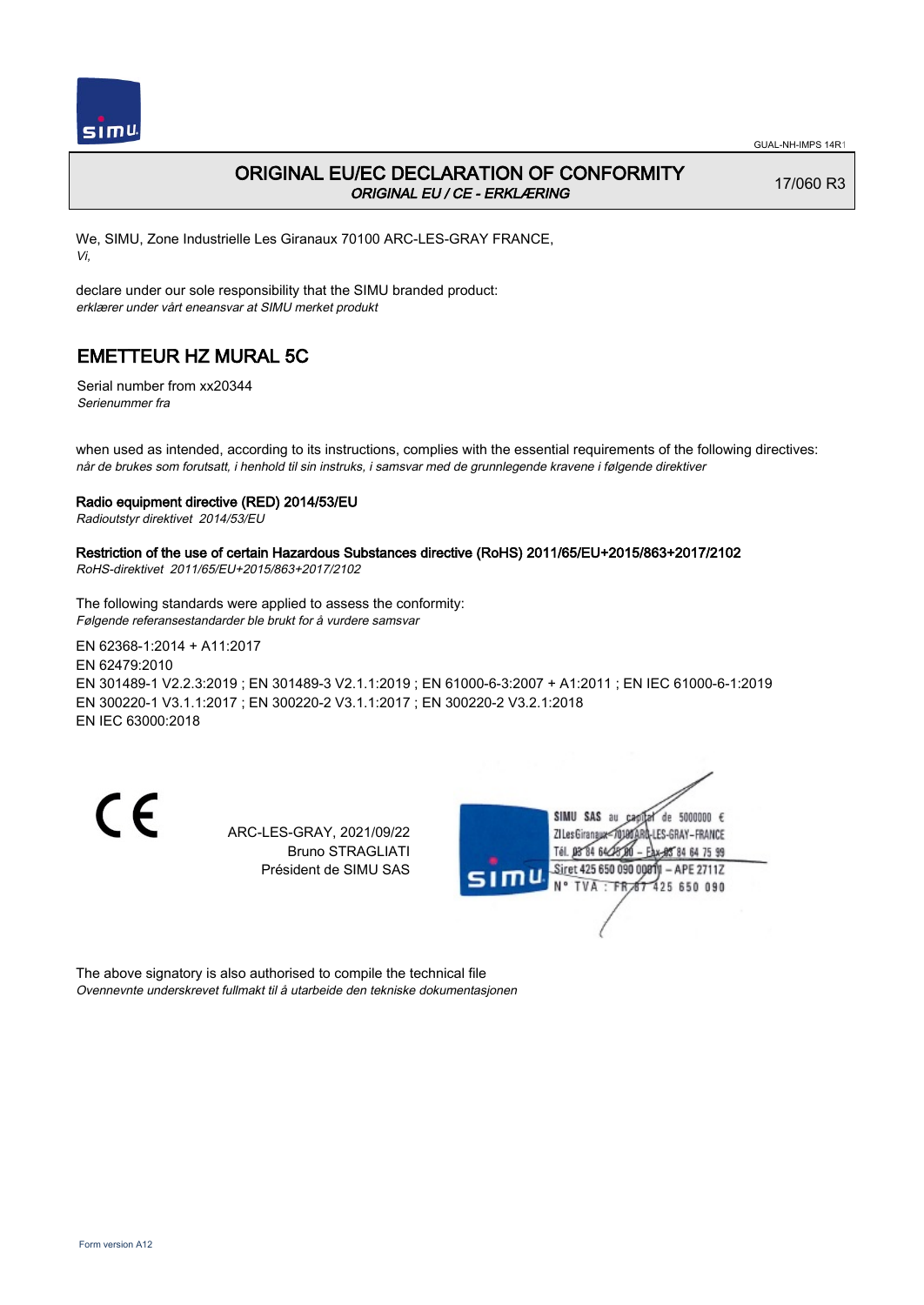

## ORIGINAL EU/EC DECLARATION OF CONFORMITY ORYGINALNA DEKLARACJA ZGODNOŚCI UE/WE

17/060 R3

We, SIMU, Zone Industrielle Les Giranaux 70100 ARC-LES-GRAY FRANCE, My,

declare under our sole responsibility that the SIMU branded product: deklarujemy z pełną odpowiedzialnością, że produkt oznaczony marką SIMU

# EMETTEUR HZ MURAL 5C

Serial number from xx20344 z numerem seryjnym od

when used as intended, according to its instructions, complies with the essential requirements of the following directives: gdy jest używany zgodnie z przeznaczeniem i instrukcjami, spełnia podstawowe wymagania następujących Dyrektyw

### Radio equipment directive (RED) 2014/53/EU

Dyrektywa o urządzeniach radiowych 2014/53/EU

### Restriction of the use of certain Hazardous Substances directive (RoHS) 2011/65/EU+2015/863+2017/2102

Dyrektywa RoHS 2011/65/EU+2015/863+2017/2102

The following standards were applied to assess the conformity: Do oceny zgodności zostały zastosowane następujące normy

EN 62368‑1:2014 + A11:2017 EN 62479:2010 EN 301489‑1 V2.2.3:2019 ; EN 301489‑3 V2.1.1:2019 ; EN 61000‑6‑3:2007 + A1:2011 ; EN IEC 61000‑6‑1:2019 EN 300220‑1 V3.1.1:2017 ; EN 300220‑2 V3.1.1:2017 ; EN 300220‑2 V3.2.1:2018 EN IEC 63000:2018

CE

ARC-LES-GRAY, 2021/09/22 Bruno STRAGLIATI Président de SIMU SAS



The above signatory is also authorised to compile the technical file Osoba wskazana powyżej jest również upoważniony do przygotowania dokumentacji technicznej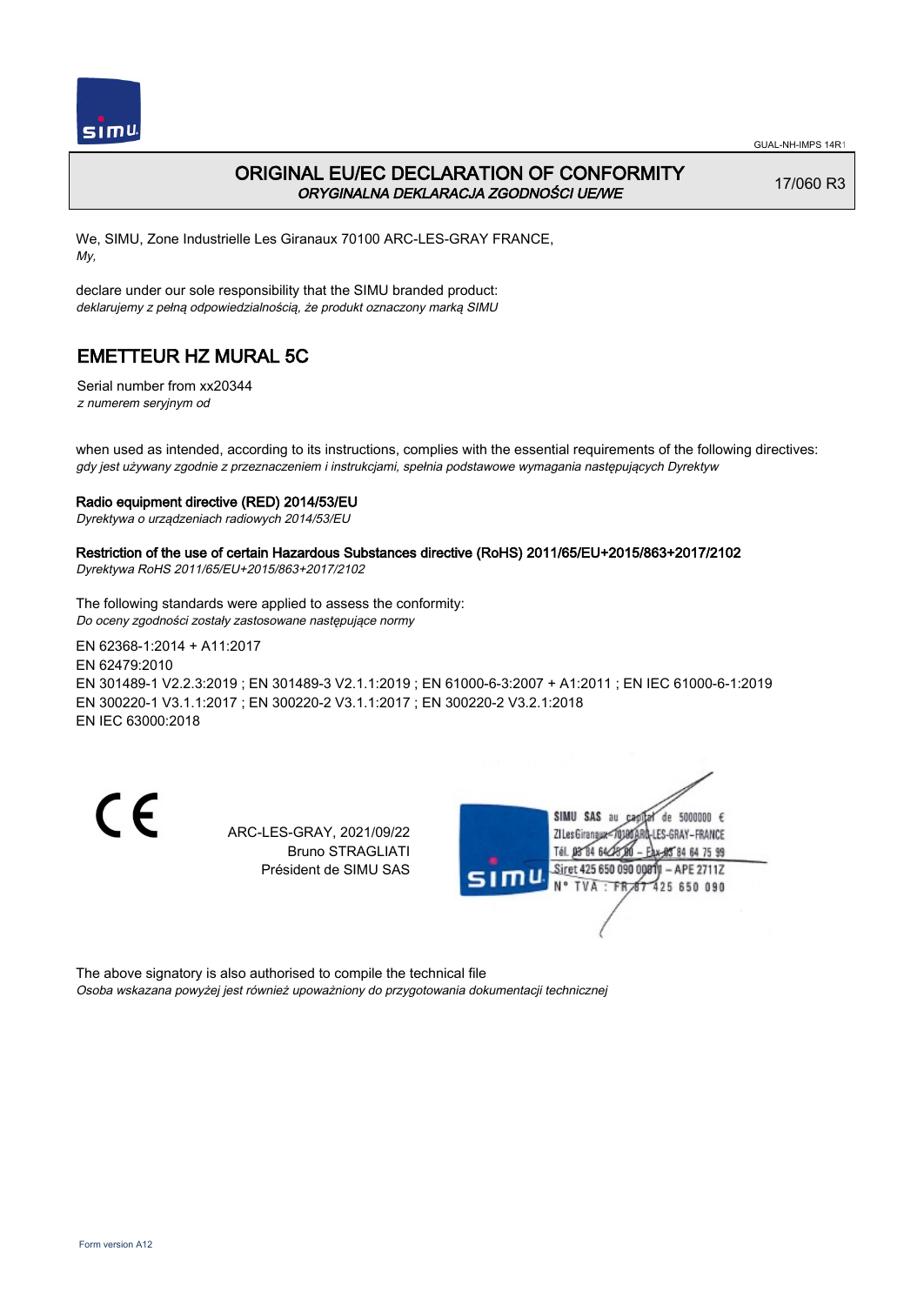

## ORIGINAL EU/EC DECLARATION OF CONFORMITY DECLARAÇÃO UE/CE DE CONFORMIDADE ORIGINAL

17/060 R3

We, SIMU, Zone Industrielle Les Giranaux 70100 ARC-LES-GRAY FRANCE, Nós,

declare under our sole responsibility that the SIMU branded product: declaramos sob nossa única responsabilidade que o dispositivo marca SIMU

# EMETTEUR HZ MURAL 5C

Serial number from xx20344 Número de série desde

when used as intended, according to its instructions, complies with the essential requirements of the following directives: Quando utilizado de acordo com sua a aplicação, segundo as suas instruções, cumpre os requisitos essenciais das seguintes diretivas

### Radio equipment directive (RED) 2014/53/EU

Diretiva equipamentos de rádio 2014/53/EU

### Restriction of the use of certain Hazardous Substances directive (RoHS) 2011/65/EU+2015/863+2017/2102

Diretiva RoHS 2011/65/EU+2015/863+2017/2102

The following standards were applied to assess the conformity: As normas de referência apresentadas em seguida foram aplicadas para avaliar a conformidade

EN 62368‑1:2014 + A11:2017 EN 62479:2010 EN 301489‑1 V2.2.3:2019 ; EN 301489‑3 V2.1.1:2019 ; EN 61000‑6‑3:2007 + A1:2011 ; EN IEC 61000‑6‑1:2019 EN 300220‑1 V3.1.1:2017 ; EN 300220‑2 V3.1.1:2017 ; EN 300220‑2 V3.2.1:2018 EN IEC 63000:2018

CE

ARC-LES-GRAY, 2021/09/22 Bruno STRAGLIATI Président de SIMU SAS



The above signatory is also authorised to compile the technical file A pessoa nomeada acima também está autorizada a compilar o processo técnico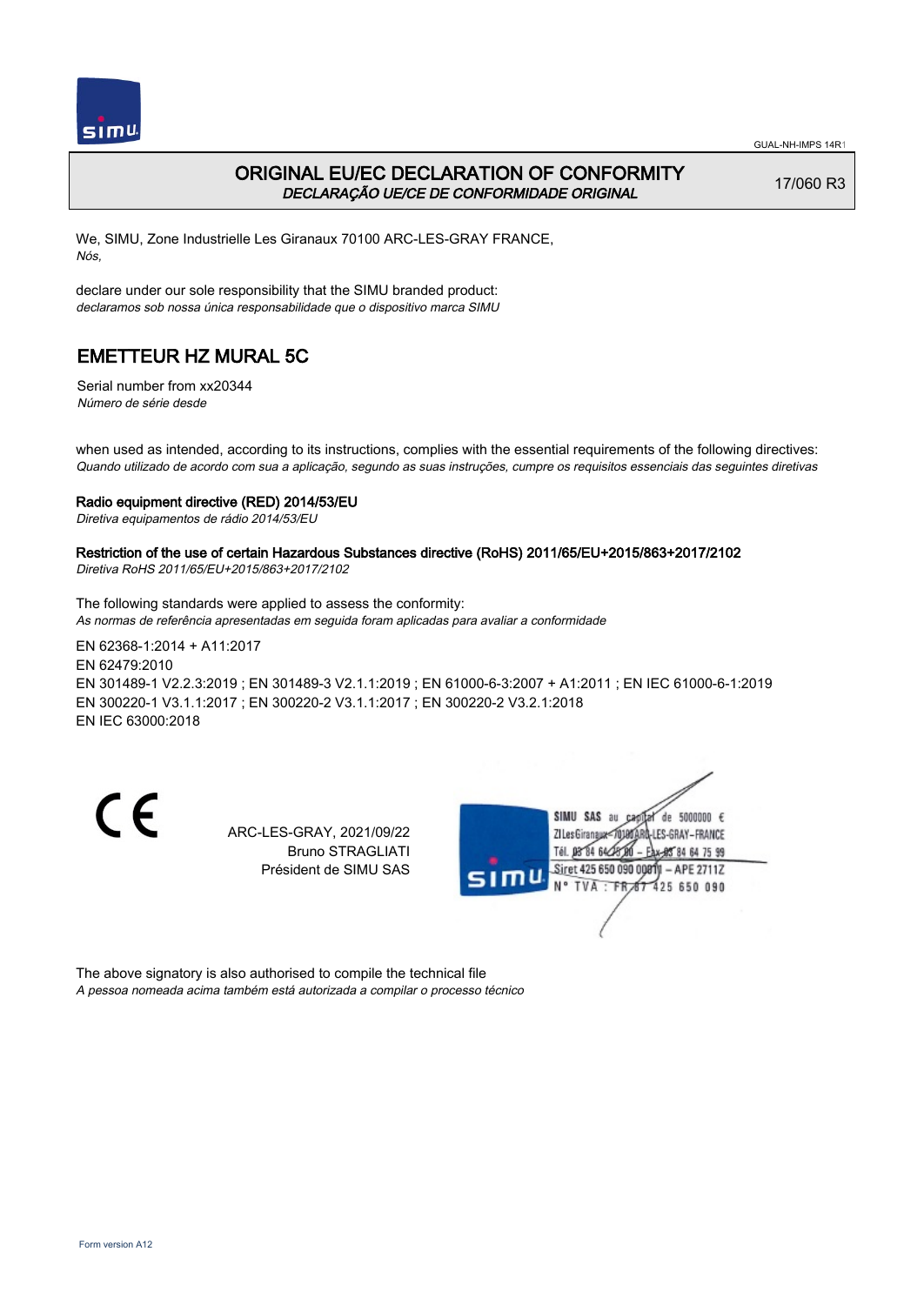

## ORIGINAL EU/EC DECLARATION OF CONFORMITY ORIGINAL EU/EC DECLARAIE DE CONFORMITATE

17/060 R3

We, SIMU, Zone Industrielle Les Giranaux 70100 ARC-LES-GRAY FRANCE, Noi,

declare under our sole responsibility that the SIMU branded product: declarăm pe propria răspundere că produsele marca SIMU

# EMETTEUR HZ MURAL 5C

Serial number from xx20344 Numărul de serie din

when used as intended, according to its instructions, complies with the essential requirements of the following directives: utilizate conform destinaiei lor, aa cum este descris în manualul de utilizare, sunt în conformitate cu cerinele eseniale ale următoarelor directive

### Radio equipment directive (RED) 2014/53/EU

Directiva privind echipamentele radio 2014/53/EU

### Restriction of the use of certain Hazardous Substances directive (RoHS) 2011/65/EU+2015/863+2017/2102

Directiva RoHS 2011/65/EU+2015/863+2017/2102

The following standards were applied to assess the conformity: Următoarele standarde de referină au fost aplicate pentru respectarea conformităii

EN 62368‑1:2014 + A11:2017 EN 62479:2010 EN 301489‑1 V2.2.3:2019 ; EN 301489‑3 V2.1.1:2019 ; EN 61000‑6‑3:2007 + A1:2011 ; EN IEC 61000‑6‑1:2019 EN 300220‑1 V3.1.1:2017 ; EN 300220‑2 V3.1.1:2017 ; EN 300220‑2 V3.2.1:2018 EN IEC 63000:2018

CE

ARC-LES-GRAY, 2021/09/22 Bruno STRAGLIATI Président de SIMU SAS



The above signatory is also authorised to compile the technical file Semnatarul de mai sus este, de asemenea, autorizat să întocmească dosarul tehnic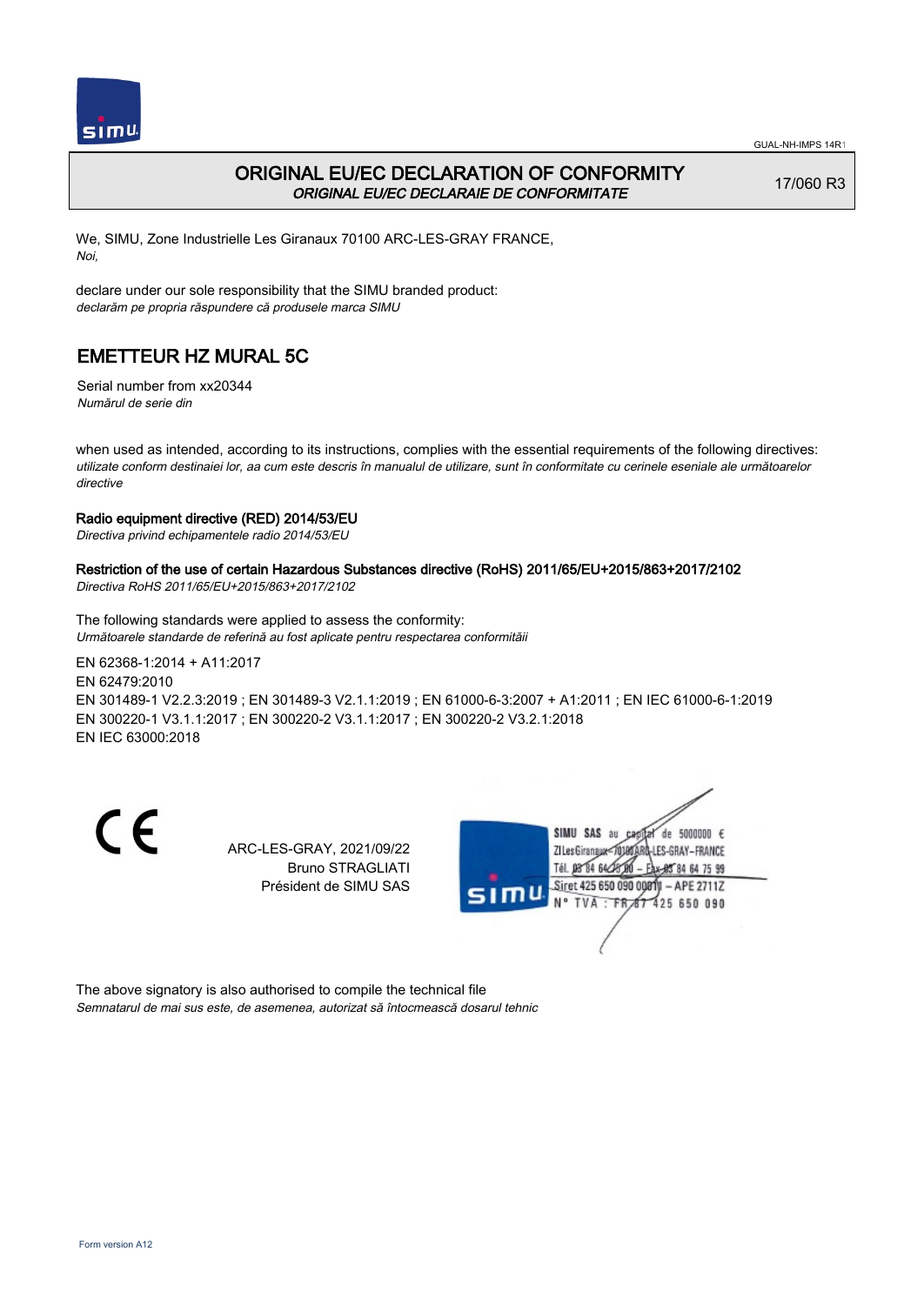

## ORIGINAL EU/EC DECLARATION OF CONFORMITY ORIGINAL EU/EG-FÖRSÄKRAN OM ÖVERENSSTÄMMELSE

17/060 R3

We, SIMU, Zone Industrielle Les Giranaux 70100 ARC-LES-GRAY FRANCE, Vi,

declare under our sole responsibility that the SIMU branded product: försäkrar på eget ansvar att produkten av varumärket SIMU

# EMETTEUR HZ MURAL 5C

Serial number from xx20344 Serienumret från

when used as intended, according to its instructions, complies with the essential requirements of the following directives: uppfyller de grundläggande kraven i följande direktiv när den används på det sätt som avses, i enlighet med bruksanvisningen

### Radio equipment directive (RED) 2014/53/EU

Direktivet om radioutrustning 2014/53/EU

## Restriction of the use of certain Hazardous Substances directive (RoHS) 2011/65/EU+2015/863+2017/2102

RoHS-direktivet 2011/65/EU+2015/863+2017/2102

The following standards were applied to assess the conformity: Följande referensnormer har tillämpats för att göra en bedömning av överensstämmelsen

EN 62368‑1:2014 + A11:2017 EN 62479:2010 EN 301489‑1 V2.2.3:2019 ; EN 301489‑3 V2.1.1:2019 ; EN 61000‑6‑3:2007 + A1:2011 ; EN IEC 61000‑6‑1:2019 EN 300220‑1 V3.1.1:2017 ; EN 300220‑2 V3.1.1:2017 ; EN 300220‑2 V3.2.1:2018 EN IEC 63000:2018

CE

ARC-LES-GRAY, 2021/09/22 Bruno STRAGLIATI Président de SIMU SAS



The above signatory is also authorised to compile the technical file Den person som anges ovan är också behörig att ställa samman den tekniska dokumentationen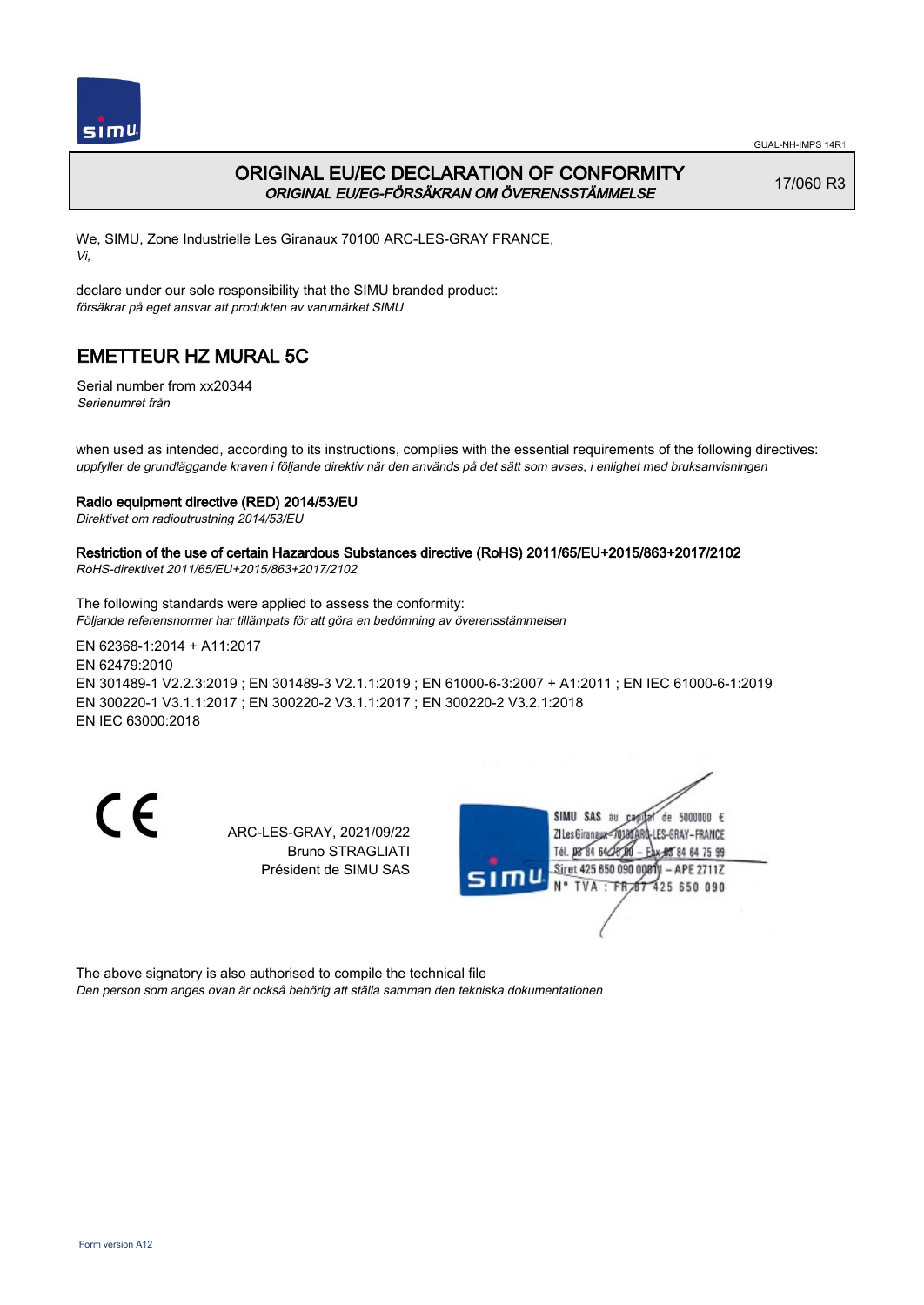

## ORIGINAL EU/EC DECLARATION OF CONFORMITY ORIGINÁLNE VYHLÁSENIE EU/ES O ZHODE

17/060 R3

We, SIMU, Zone Industrielle Les Giranaux 70100 ARC-LES-GRAY FRANCE, My,

declare under our sole responsibility that the SIMU branded product: vyhlasujeme na svoju výlučnú zodpovednosť, že výrobok značky SIMU

# EMETTEUR HZ MURAL 5C

Serial number from xx20344 Seriové číslo od

when used as intended, according to its instructions, complies with the essential requirements of the following directives: ak je používaný v súlade s účelom použitia a s návodom, spĺňa základné požiadavky týchto smerníc

### Radio equipment directive (RED) 2014/53/EU

Smernica o sprístupňovaniu rádiových zariadení na trhu 2014/53/EU

#### Restriction of the use of certain Hazardous Substances directive (RoHS) 2011/65/EU+2015/863+2017/2102

Smernica o obmedzení používania určitých nebezpečných látok v elektrických a elektronických zariadeniach 2011/65/EU+2015/863+2017/2102

The following standards were applied to assess the conformity: Pre posúdenie zhody boli použité následujúce normy

EN 62368‑1:2014 + A11:2017 EN 62479:2010 EN 301489‑1 V2.2.3:2019 ; EN 301489‑3 V2.1.1:2019 ; EN 61000‑6‑3:2007 + A1:2011 ; EN IEC 61000‑6‑1:2019 EN 300220‑1 V3.1.1:2017 ; EN 300220‑2 V3.1.1:2017 ; EN 300220‑2 V3.2.1:2018 EN IEC 63000:2018

C E

ARC-LES-GRAY, 2021/09/22 Bruno STRAGLIATI Président de SIMU SAS



The above signatory is also authorised to compile the technical file uvedená osoba je tiež osoba zodpovedná za vypracovanie technickej dokumentácie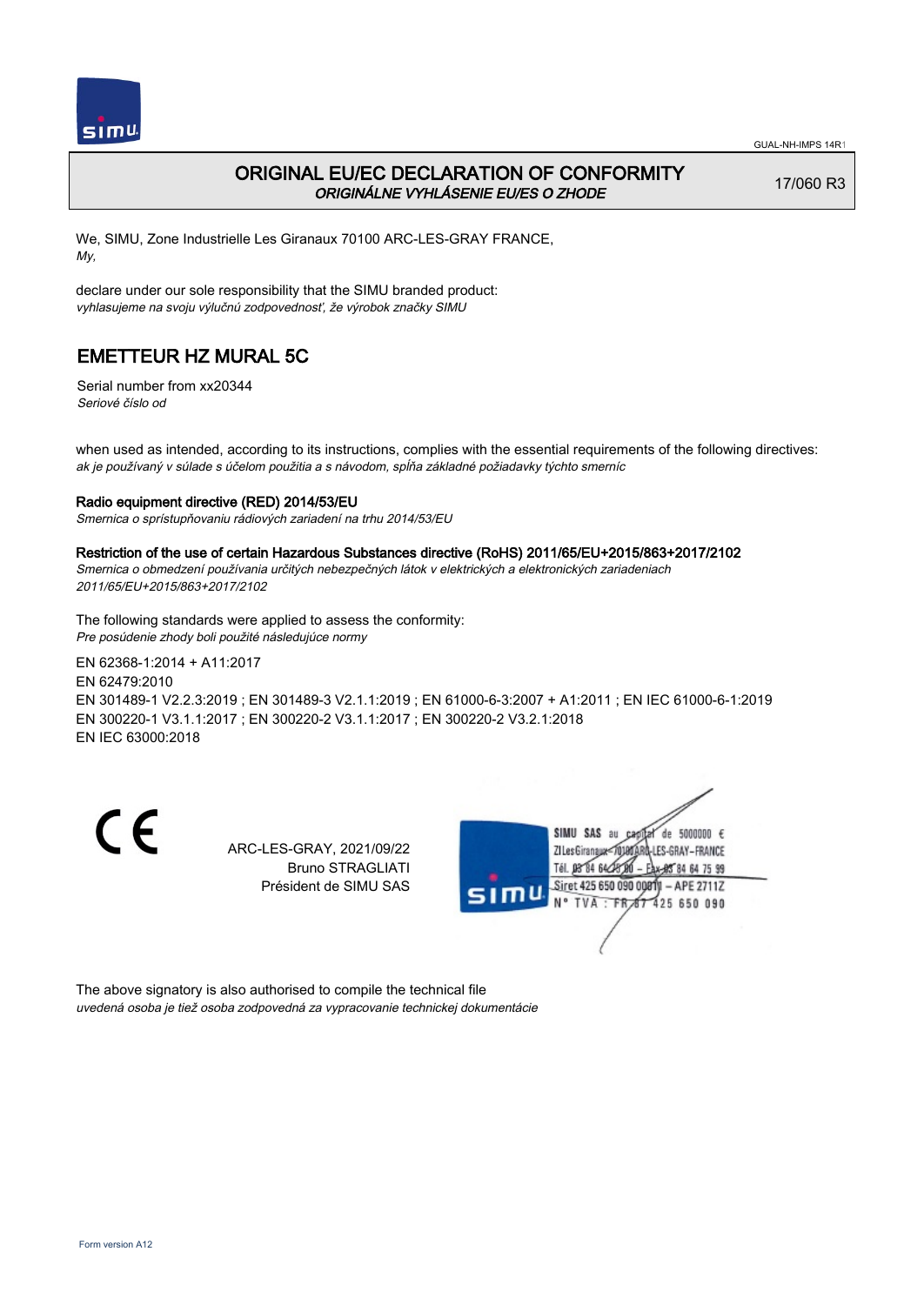

## ORIGINAL EU/EC DECLARATION OF CONFORMITY IZJAVA O SKLADNOSTI / IZJAVA O LASTNOSTIH

17/060 R3

We, SIMU, Zone Industrielle Les Giranaux 70100 ARC-LES-GRAY FRANCE, Mi,

declare under our sole responsibility that the SIMU branded product: S polno odgovornostjo izjavljamo, da izdelki blagovne znamke SIMU

# EMETTEUR HZ MURAL 5C

Serial number from xx20344 'Serijska številka

when used as intended, according to its instructions, complies with the essential requirements of the following directives: ko se uporabljajo v skladu z namembnostjo in navodili, ustrezajo bistvenim zahtevam naslednjih direktiv

### Radio equipment directive (RED) 2014/53/EU

Ditrektiva o Radijski opremi 2014/53/EU

## Restriction of the use of certain Hazardous Substances directive (RoHS) 2011/65/EU+2015/863+2017/2102

Direktiva RoHS 2011/65/EU+2015/863+2017/2102

The following standards were applied to assess the conformity: Za preverjanje skladnosti so bili uporabljeni naslednji standardi

EN 62368‑1:2014 + A11:2017 EN 62479:2010 EN 301489‑1 V2.2.3:2019 ; EN 301489‑3 V2.1.1:2019 ; EN 61000‑6‑3:2007 + A1:2011 ; EN IEC 61000‑6‑1:2019 EN 300220‑1 V3.1.1:2017 ; EN 300220‑2 V3.1.1:2017 ; EN 300220‑2 V3.2.1:2018 EN IEC 63000:2018

CE

ARC-LES-GRAY, 2021/09/22 Bruno STRAGLIATI Président de SIMU SAS



The above signatory is also authorised to compile the technical file Podpisnik, naveden zgoraj, je pooblaščen tudi za pripravo tehnične dokumentacije